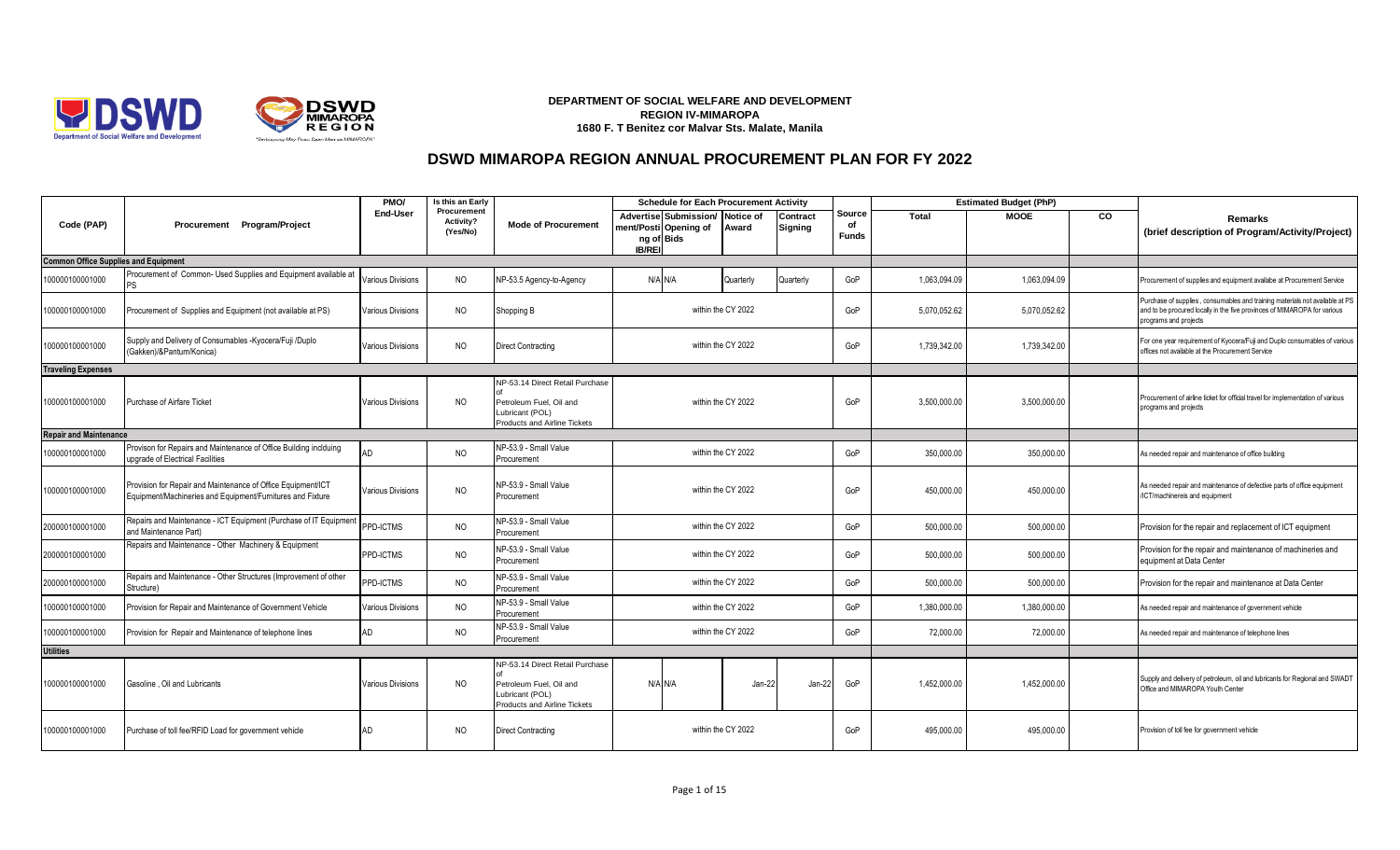|                                             |                                                                                                           | PMO/                     | Is this an Early                            |                                              | <b>Schedule for Each Procurement Activity</b> |                                                |                    |                     |                              |              | <b>Estimated Budget (PhP)</b> |    |                                                                                                                    |
|---------------------------------------------|-----------------------------------------------------------------------------------------------------------|--------------------------|---------------------------------------------|----------------------------------------------|-----------------------------------------------|------------------------------------------------|--------------------|---------------------|------------------------------|--------------|-------------------------------|----|--------------------------------------------------------------------------------------------------------------------|
| Code (PAP)                                  | Procurement Program/Project                                                                               | End-User                 | Procurement<br><b>Activity?</b><br>(Yes/No) | <b>Mode of Procurement</b>                   | ng of Bids<br><b>IB/REI</b>                   | Advertise Submission/<br>nent/Posti Opening of | Notice of<br>Award | Contract<br>Signing | Source<br>of<br><b>Funds</b> | Total        | <b>MOOE</b>                   | CO | Remarks<br>(brief description of Program/Activity/Project)                                                         |
| 100000100001000                             | Water Expenses for Regional and SWADT Offices, Provincial<br>Operations Office and Center                 | Various Divisions        | <b>NO</b>                                   | WETI                                         |                                               |                                                | within the CY 2022 |                     | GoP                          | 282,000.00   | 282,000.00                    |    | Water Expenses for Regional and Provincial Office                                                                  |
| 00000100001000                              | Supply and Delivery of Purified Drinking Water for Regional<br>Office, SWADT, POO and MYC                 | Various Divisions        | N <sub>O</sub>                              | NP-53.9 - Small Value<br>Procurement         | N/A                                           |                                                | Jan-22             | Jan-22              | GoP                          | 675,000.00   | 675,000.00                    |    | Supply and Delivery of Purified Drinking Water with Hot and Cold Dispenser                                         |
| 00000100001000                              | Electricity Expenses for Regional and SWADT Offices, Provincial<br>Operations Office, MYC                 | Various Divisions        | <b>NO</b>                                   | WETI                                         |                                               |                                                | within the CY 2022 |                     | GoP                          | 3,500,000.00 | 3,500,000.00                  |    | Electricity Expenses for Regional and Provincial Office                                                            |
| 320101100001000                             | Cooking Gas for MIMAROPA Youth Center                                                                     | <b>MYC</b>               | <b>NO</b>                                   | NP-53.9 - Small Value<br>Procurement         | N/f                                           |                                                | Jan-22             | Jan-22              | GoP                          | 250,000.00   | 250,000.00                    |    | Provision of cooking gas for MIMAROPA Youth Center                                                                 |
| <b>General Services</b>                     |                                                                                                           |                          |                                             |                                              |                                               |                                                |                    |                     |                              |              |                               |    |                                                                                                                    |
| 00000100001000                              | Janitorial Services for FY 2021                                                                           | AD                       | <b>YES</b>                                  | Competitive Bidding                          | Nov-2                                         | Dec-2                                          | Jan-22             | Jan-22              | GoP                          | 4,320,000.00 | 4,320,000.00                  |    | Provision of janitorial services for Regional and Provincial Offices                                               |
| 100000100001000                             | Security Services for FY 2021 for Regional Office, SWADT and<br>MIMAROPA Youth Center                     | AD                       | YES                                         | Competitive Bidding                          | Nov-2                                         | Dec-2                                          | Jan-22             | Jan-22              | GoP                          | 3,092,200.00 | 3,092,200.00                  |    | Provision of security services for Regional and Provincial Offices                                                 |
| elecommunication Services                   |                                                                                                           |                          |                                             |                                              |                                               |                                                |                    |                     |                              |              |                               |    |                                                                                                                    |
| 100000100001000                             | Telephone Expenses -Landline for Regional Office, SWADT and<br>Provincial Operations Office, MYC          | AD                       | <b>NO</b>                                   | WETI                                         |                                               |                                                | within the CY 2022 |                     | GoP                          | 480,000.00   | 480,000.00                    |    | Provision of telecommunication lines for Regional and Provincial Offices                                           |
| <b>Subscription Services</b>                |                                                                                                           |                          |                                             |                                              |                                               |                                                |                    |                     |                              |              |                               |    |                                                                                                                    |
| 00000100001000                              | Provision for internet susbcription in Regional Office, SWADT and<br>Provincial Operations Office and MYC | AD                       | <b>NO</b>                                   | WETI                                         | within the CY 2022                            |                                                |                    |                     | GoP                          | 960,000.00   | 960,000.00                    |    | nternet Subscription to Regional and Provincial Offices                                                            |
| 200000100001000                             | Subscription to Software Services                                                                         | PPD-ICTMS                | <b>NO</b>                                   | <b>Direct Contracting</b>                    | within the CY 2022<br>GoP                     |                                                |                    |                     |                              | 375,000.00   | 375,000.00                    |    | Subscription to Software Services suh as ADOBE, POWTOON, MAESTRA<br>SUITE, MANGO MAP, PHP MAKER, ZOOM              |
| <b>Postage and Courier Expenses</b>         |                                                                                                           |                          |                                             |                                              |                                               |                                                |                    |                     |                              |              |                               |    |                                                                                                                    |
| 00000100001000                              | Postage and Courier Expenses                                                                              | Various Divisions        | N <sub>O</sub>                              | NP-53.9 - Small Value<br>Procurement         | N/f                                           |                                                | Jan-22             | Jan-22              | GoP                          | 350,000.00   | 350,000.00                    |    | Provision of courier for Regional and Provincial Offices                                                           |
| <b>Transportation and Delivery Expenses</b> |                                                                                                           |                          |                                             |                                              |                                               |                                                |                    |                     |                              |              |                               |    |                                                                                                                    |
| 00000100001000                              | Provision for hauling of supplies /materials /equipment to MIMAROPA<br>provinces                          | Various Divisions        | <b>NO</b>                                   | NP-53.9 - Small Value<br>Procurement         |                                               |                                                | within the CY 2022 |                     | GoP                          | 550,000.00   | 550,000.00                    |    | Hauling of supplies, materials, equipment, and stockpile of various programs<br>and projects in MIMAROPA Provinces |
| <b>Accountable Forms Expenses</b>           |                                                                                                           |                          |                                             |                                              |                                               |                                                |                    |                     |                              |              |                               |    |                                                                                                                    |
| 00000100001000                              | Purchase of Accountable Forms                                                                             | <b>FMD</b>               | N <sub>O</sub>                              | Direct Contracting                           |                                               |                                                | within the CY 2022 |                     | GoP                          | 96,000.00    | 96,000.00                     |    | Purchase of accountable forms (e.g checkbook/Official Receipts)                                                    |
| Taxes, Insurance, Premium and Other Fees    |                                                                                                           |                          |                                             |                                              |                                               |                                                |                    |                     |                              |              |                               |    |                                                                                                                    |
| 00000100001000                              | Insurance for Properties, Building and Equipment                                                          | AD                       | <b>NO</b>                                   | NP-53.5 Agency-to-Agency                     |                                               |                                                | within the CY 2022 |                     | GoP                          | 550,000.00   | 550,000.00                    |    | Insurance of DSWD propertoes                                                                                       |
| <b>Rent Expenses</b>                        |                                                                                                           |                          |                                             |                                              |                                               |                                                |                    |                     |                              |              |                               |    |                                                                                                                    |
| 310100100001000                             | Rental of copier/printer for Pantawid in Provincial Offices                                               | Pantawid                 | <b>NO</b>                                   | NP-53.9 - Small Value<br>Procurement         | N/A                                           |                                                | Jan-22             | Jan-22              | GoP                          | 600,000.00   | 600,000.00                    |    | Rent of copier for Pantawid Pamilya implementation                                                                 |
| 310100100001000                             | Rental of 4 units copier/printer for Social Pension                                                       | PSD-Social<br>Pension    | <b>NO</b>                                   | NP-53.9 - Small Value<br>Procurement         | N/A                                           |                                                | Jan-22             | Jan-22              | GoP                          | 150,000.00   | 150,000.00                    |    | Rent of copier for Social Pension Program implementation                                                           |
| 100000100001000                             | Rental of KC Printer                                                                                      | <b>KC-NCDDP</b>          | <b>NO</b>                                   | NP-53.9 - Small Value<br>Procurement         | N/A                                           |                                                | Jan-22             | Jan-22              | GoP                          | 432,000.00   | 432,000.00                    |    | Rent of copier for KC-NCCDP implementation                                                                         |
| 310100100002000                             | Rental of Motor Vehicle for SLP use                                                                       | PSD-SLP                  | <b>NO</b>                                   | NP-53.9 - Small Value<br>Procurement         | N/A                                           |                                                | Jan-22             | Jan-22              | GoP                          | 900,000.00   | 900,000.00                    |    | Rental of Motor Vehicle for SLP implementation                                                                     |
| 310100100002000                             | Rental of Motor Vehicle during Community Quarantine                                                       | <b>/arious Divisions</b> | <b>NO</b>                                   | NP-53.9 - Small Value<br>rocurement          | N/A                                           |                                                | within CY 2022     |                     | GoP                          | 274,000.00   | 274,000.00                    |    | Rental of Motor vehices during Community Quarantine                                                                |
| 100000100001000                             | Lease of Regional Warehouse of Regional Office                                                            | AD                       | <b>NO</b>                                   | NP-53.10 Lease of Real Property<br>and Venue | N/A                                           |                                                | Jan-22             | Jan-22              | GoP                          | 2,400,000.00 | 2,400,000.00                  |    | Lease of Warehouse for Regional Office                                                                             |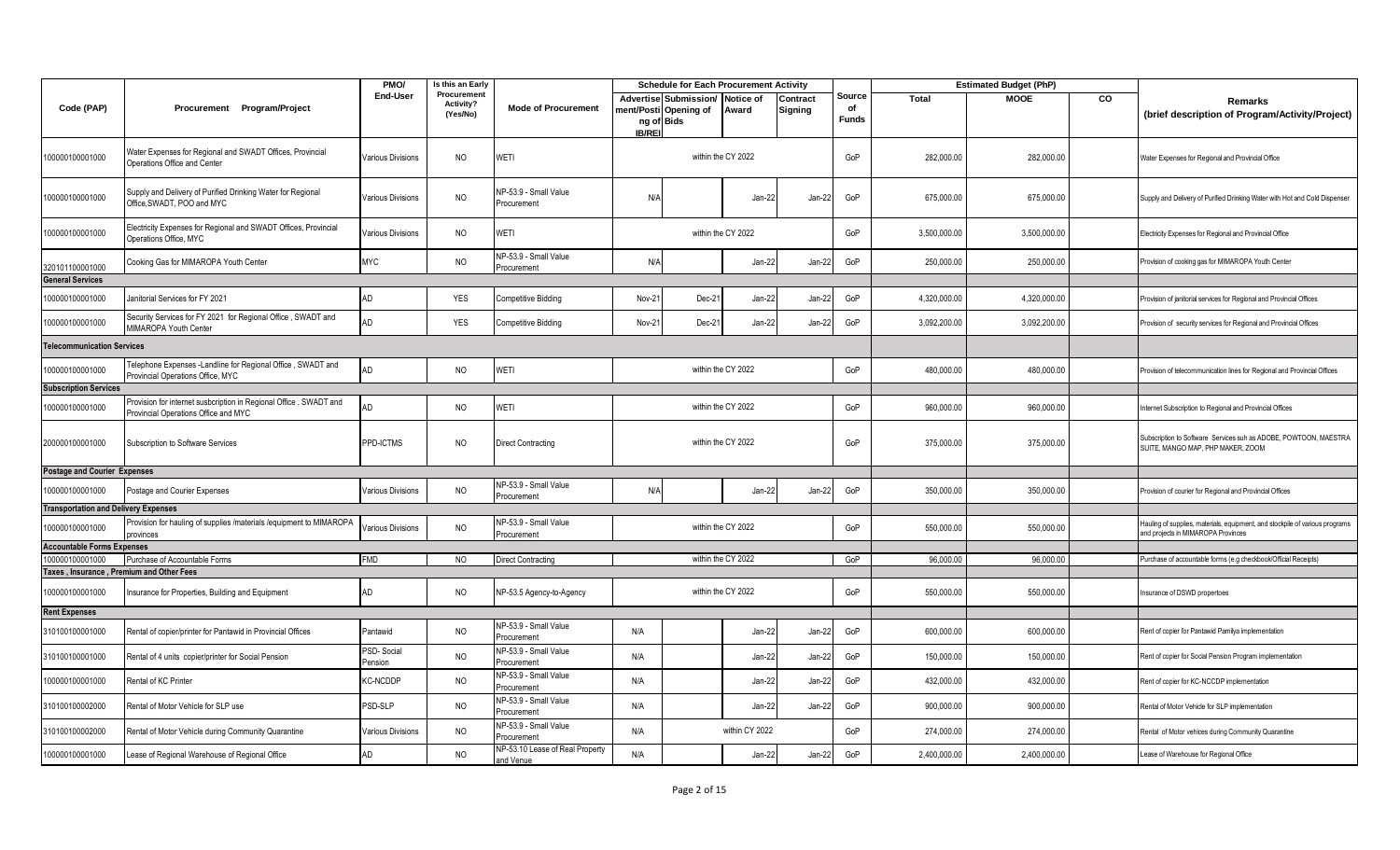|                 |                                                                                                            | PMO/         | Is this an Early                     |                                              |              | <b>Schedule for Each Procurement Activity</b>                |                    |                     |                              |              | <b>Estimated Budget (PhP)</b> |    |                                                                               |
|-----------------|------------------------------------------------------------------------------------------------------------|--------------|--------------------------------------|----------------------------------------------|--------------|--------------------------------------------------------------|--------------------|---------------------|------------------------------|--------------|-------------------------------|----|-------------------------------------------------------------------------------|
| Code (PAP)      | Procurement Program/Project                                                                                | End-User     | Procurement<br>Activity?<br>(Yes/No) | <b>Mode of Procurement</b>                   | <b>IB/RE</b> | Advertise Submission/<br>nent/Posti Opening of<br>ng of Bids | Notice of<br>Award | Contract<br>Signing | Source<br>of<br><b>Funds</b> | Total        | <b>MOOE</b>                   | CO | Remarks<br>(brief description of Program/Activity/Project)                    |
| 310100100001000 | ease Contract- SWADT, Pantawid Provincial Operations Office and<br>Warehouse                               | PD-Pantawid  | <b>NO</b>                            | NP-53.10 Lease of Real Property<br>and Venue | N/A          |                                                              | Jan-22             | $Jan-22$            | GoP                          | 2,600,000.00 | 2,600,000.00                  |    | Renewal of Lease of Office-SWADT/Pantawid Provincial Offices and<br>Narehouse |
| 330100100001000 | ease Contract -Warehouse for Stockpile in Provincial Offices                                               | DRMD         | NO                                   | NP-53.10 Lease of Real Property<br>and Venue | N/A          |                                                              | Jan-22             | $Jan-22$            | GoP                          | 6,000,000.00 | 6,000,000.00                  |    | Renewal of Rent/Lease of Warehouse for 5 provinces of MIMAROPA                |
|                 | <b>Representation Expenses (Meals and Snacks)</b>                                                          |              |                                      |                                              |              |                                                              |                    |                     |                              |              |                               |    |                                                                               |
| 100000100001000 | Gender Analysis and Budgeting                                                                              | <b>HRMDD</b> | <b>NO</b>                            | NP-53.9 - Small Value<br>Procurement         | N/A          |                                                              | May-22             | May-22              | GoP                          | 35,000.00    | 35,000.00                     |    | Meals and Snacks for HRMDD Activities'                                        |
| 100000100001000 | Job Induction for Newly-Hired Staff cum GST Orientation and Sexual<br>Harassment and Anti-VAWC Orientation | RMDD         | <b>NO</b>                            | NP-53.9 - Small Value<br>Procurement         | N/A          |                                                              | May-22             | May-22              | GoP                          | 24,000.00    | 24,000.00                     |    | Meals and Snacks for HRMDD Activities'                                        |
| 100000100001000 | <b>DSWD Regional Anniversary</b>                                                                           | <b>HRMDD</b> | <b>NO</b>                            | NP-53.9 - Small Value<br>Procurement         | N/A          |                                                              | Jan-22             | Jan-22              | GoP                          | 162,000.00   | 162,000.00                    |    | Meals and Snacks for DSWD Anniversary                                         |
| 100000100001000 | <b>DSWD General Assembly</b>                                                                               | <b>HRMDD</b> | <b>NO</b>                            | NP-53.9 - Small Value<br>Procurement         | N/A          |                                                              | Mar-22             | Mar-22              | GoP                          | 172,000.00   | 172,000.00                    |    | Meals and Snacks for DSWD General Assembly                                    |
| 100000100001000 | MIMAROPA Employees' Appreciation Day & Family Day                                                          | <b>HRMDD</b> | <b>NO</b>                            | NP-53.9 - Small Value<br>Procurement         | N/A          |                                                              | Jan-22             | Jan-22              | GoP                          | 72,000.00    | 72,000.00                     |    | Meals and Snacks for MIMAROPA Employees Appreciation Day and Family           |
| 100000100001000 | HRMDD Various Meetings (PRAISE, COSH, DFWC, CODI, Anti-<br>Tobacco, RGC, PSB)                              | <b>HRMDD</b> | <b>NO</b>                            | NP-53.9 - Small Value<br>Procurement         | N/A          |                                                              | Jan-22             | Jan-22              | GoP                          | 24,000.0     | 24,000.00                     |    | Meals and Snacks for HRMDD Various Meetings                                   |
| 100000100001000 | Admin Division Quarterly Meeting                                                                           | AD           | <b>NO</b>                            | NP-53.9 - Small Value<br>Procurement         | N/A          |                                                              | Jan-22             | Jan-22              | GoP                          | 6,000.00     | 6,000.00                      |    | Meals and Snacks for Admin Division Quarterly Meeting                         |
| 100000100001000 | Finance Management Division Meeting, Section meeting and other<br>inance-related meetings                  | <b>FMD</b>   | <b>NO</b>                            | NP-53.9 - Small Value<br>Procurement         | N/A          |                                                              | Jan-22             | Jan-22              | GoP                          | 10,000.00    | 10,000.00                     |    | Meals and Snacks for FMD Meetings                                             |
| 100000100001000 | SWADT Quarterly Meeting (Oriental Mindoro, Occidental Mindoro,<br>Marinduque, Romblon and Palawan)         | SWADT        | NO                                   | NP-53.9 - Small Value<br>Procurement         | N/A          |                                                              | Jan-22             | Jan-22              | GoP                          | 85,000.00    | 85,000.00                     |    | Meals and Snacks for Quarterly SWADT Meeting of Provincial Offices            |
| 200000100001000 | <b>ICTMS Monthly Meeting</b>                                                                               | PPD-ICTMS    | <b>NO</b>                            | NP-53.9 - Small Value<br>Procurement         | N/A          |                                                              | Jan-22             | $Jan-22$            | GoP                          | 60,000.00    | 60,000.00                     |    | Meal and Snacks for ICTMS Monthly Meeting                                     |
| 200000100003000 | Soctech Meetings                                                                                           | ORD-SocTech  | N <sub>O</sub>                       | NP-53.9 - Small Value<br>Procurement         | N/A          |                                                              | Jan-22             | Jan-22              | GoP                          | 10,000.00    | 10,000.00                     |    | Meals and Snacks for SocTech Meetings                                         |
| 200000100004000 | Consultation Dialogue with Legislators and Chiefs of Staff                                                 | PPD-PDPS     | NO                                   | NP-53.9 - Small Value<br>Procurement         | N/A          |                                                              | Jan-22             | Jan-22              | GoP                          | 7,700.00     | 7,700.00                      |    | Meals and Snacks for Consultation Dialogue with Legislators                   |
| 200000100004000 | 2023 WFP Budget Consultation Workshop                                                                      | PPD-PDPS     | <b>NO</b>                            | NP-53.9 - Small Value<br>Procurement         | N/A          |                                                              | Jan-22             | Jan-22              | GoP                          | 59,200.00    | 59,200.00                     |    | Meals and Snacks for 2023 WFP Workshop                                        |
| 200000100004000 | Regional Composite and Research Monitoring and Evaluation Team<br>(RCRMET) Quarterly Meeting               | PPD-PDPS     | <b>NO</b>                            | NP-53.9 - Small Value<br>Procurement         | N/A          |                                                              | Jan-22             | Jan-22              | GoP                          | 4,500.00     | 4,500.00                      |    | Meals and Snacks for RCMET Quarterly Meeting                                  |
| 200000100004000 | Regional Talakayan Sessions Open House Dashboard                                                           | PPD-PDPS     | <b>NO</b>                            | NP-53.9 - Small Value<br>Procurement         | N/A          |                                                              | Jan-22             | Jan-22              | GoP                          | 6,000.00     | 6,000.00                      |    | Meals and Snacks for Regional Talakayan Session                               |
| 200000100004000 | <b>MANCOM Meeting</b>                                                                                      | PPD-PDPS     | <b>NO</b>                            | NP-53.9 - Small Value<br>Procurement         | N/A          |                                                              | Jan-22             | Jan-22              | GoP                          | 84,000.00    | 84,000.00                     |    | Meals and Snacks for MANCOM Meetings                                          |
| 200000100004000 | Policy and Plans Division Meeting                                                                          | PPD-PDPS     | <b>NO</b>                            | NP-53.9 - Small Value<br>Procurement         | N/A          |                                                              | Jan-22             | $Jan-22$            | GoP                          | 8,700.00     | 8,700.00                      |    | Meals and Snacks for PPD Meetings                                             |
| 200000100004000 | Regional Performance Management Committee (RPMC) Trimester<br>Meetings                                     | PPD-PDPS     | <b>NO</b>                            | NP-53.9 - Small Value<br>Procurement         | N/A          |                                                              | Jan-22             | Jan-22              | GoP                          | 3,900.00     | 3,900.00                      |    | Meals and Snacks-RPMC Meetings                                                |
| 200000100004000 | GAD Focal Point System (GFPS) Semestral Meetings                                                           | PPD-PDPS     | NO                                   | NP-53.9 - Small Value<br>Procurement         | N/A          |                                                              | Jan-22             | Jan-22              | GoP                          | 3,600.00     | 3,600.00                      |    | Meals and Snacks - GAD Focal Point Meeting                                    |
| 200000100004000 | GAD and Sectoral Planning and Budgeting Workshop for 2023                                                  | PPD-PDPS     | NO                                   | NP-53.9 - Small Value<br>Procurement         | N/A          |                                                              | Jan-22             | $Jan-22$            | GoP                          | 15,000.00    | 15,000.00                     |    | Meals and Snacks - GAD Sectoral Planning and Budgeting Workshop               |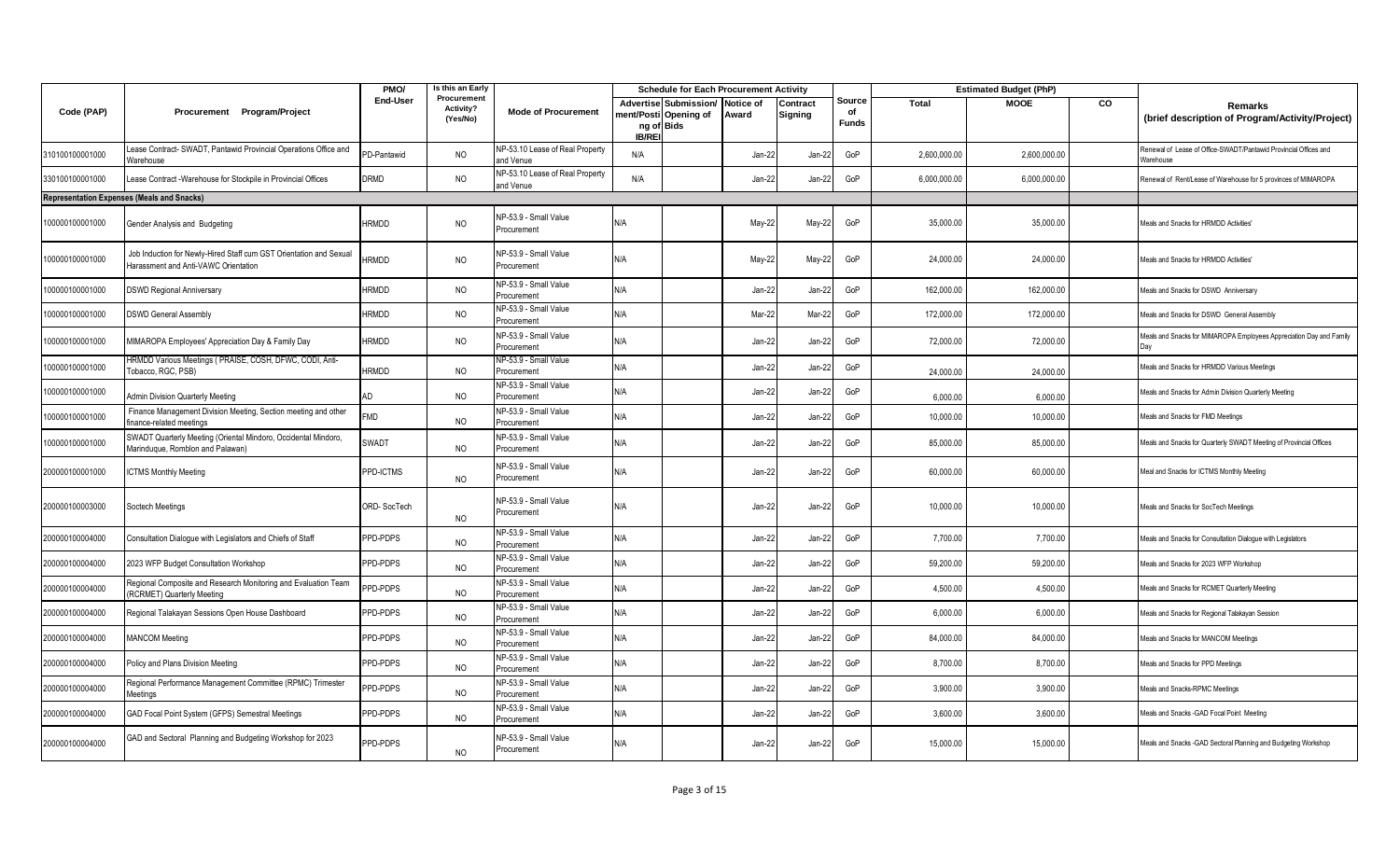|                 |                                                                                                                                 | PMO/             | Is this an Early                     |                                      |                            | <b>Schedule for Each Procurement Activity</b>  |                    |                     |                              |            | <b>Estimated Budget (PhP)</b> |    |                                                                                                |
|-----------------|---------------------------------------------------------------------------------------------------------------------------------|------------------|--------------------------------------|--------------------------------------|----------------------------|------------------------------------------------|--------------------|---------------------|------------------------------|------------|-------------------------------|----|------------------------------------------------------------------------------------------------|
| Code (PAP)      | Procurement Program/Project                                                                                                     | End-User         | Procurement<br>Activity?<br>(Yes/No) | <b>Mode of Procurement</b>           | ng of Bids<br><b>IB/RE</b> | Advertise Submission/<br>nent/Posti Opening of | Notice of<br>Award | Contract<br>Signing | Source<br>of<br><b>Funds</b> | Total      | <b>MOOE</b>                   | CO | Remarks<br>(brief description of Program/Activity/Project)                                     |
| 340100100001000 | Roll Out Orientation on New Approved Guidelines                                                                                 | PPD-SS           | <b>NO</b>                            | NP-53.9 - Small Value<br>Procurement | N/A                        |                                                | Mar-2:             | Mar-22              | GoP                          | 16,000.00  | 16,000.00                     |    | Meals and Snacks for Standards Settings, Licensing, Accreditation and<br>monitoring activities |
| 340100100001000 | Kamustahan with SWDA                                                                                                            | PPD-SS           | <b>NO</b>                            | NP-53.9 - Small Value<br>Procurement | N/A                        |                                                | Jun-22             | Jun-22              | GoP                          | 5,000.00   | 5,000.00                      |    | Meals and Snacks for Standards Settings, Licensing, Accreditation and<br>monitoring activities |
| 340100100001000 | <b>Technical Sharing Session with Pre-Marriage Counselors</b>                                                                   | PPD-SS           | <b>NO</b>                            | NP-53.9 - Small Value<br>Procurement | N/A                        |                                                | Jun-2:             | <b>Jun-22</b>       | GoP                          | 37,500.00  | 37,500.00                     |    | Meals and Snacks for Standards Settings, Licensing, Accreditation and<br>monitoring activities |
| 340100100001000 | <b>ABSNET Conference</b>                                                                                                        | PPD-SS           | NO                                   | NP-53.9 - Small Value<br>Procurement | ۷A/                        |                                                | Jun-2:             | Jun-22              | GoP                          | 16,000.00  | 16,000.00                     |    | Meals and Snacks for Standards Settings, Licensing, Accreditation and<br>nonitoring activities |
| 340100100001000 | FO RC Semestral Meeting                                                                                                         | PPD-SS           | <b>NO</b>                            | NP-53.9 - Small Value<br>rocurement  | N/A                        |                                                | $Jun-22$           | <b>Jun-22</b>       | GoP                          | 30,000.00  | 30,000.00                     |    | Meals and Snacks for Standards Settings, Licensing, Accreditation and<br>nonitoring activities |
| 200000200004000 | istahanan RPMO & RPMT Meetings                                                                                                  | PPD-NHTSPR       | NO                                   | NP-53.9 - Small Value<br>Procurement | N/A                        |                                                | Jan-22             | $Jan-22$            | GoP                          | 92,000.00  | 92,000.00                     |    | Meals and Snacks- Listahanan RPMO & RPMT Monthly Meetings                                      |
| 200000200004000 | istahanan Interagency Meetings.                                                                                                 | PPD-NHTSPR       | <b>NO</b>                            | NP-53.9 - Small Value<br>Procurement | N/A                        |                                                | $Jan-22$           | Jan-22              | GoP                          | 50,000.00  | 50,000.00                     |    | <b>Meals and Snacks- Interagency Meetings</b>                                                  |
| 200000200004000 | istahanan Anti-Poverty Symposium Plus                                                                                           | PPD-NHTSPR       | <b>NO</b>                            | NP-53.9 - Small Value<br>Procurement | A\V                        |                                                | $Jun-22$           | <b>Jun-22</b>       | GoP                          | 25,000.00  | 25,000.00                     |    | Meals and Snacks- Listahan Anti-Poverty Symposium                                              |
| 200000200004000 | istahanan Interagency Meetings                                                                                                  | PPD-NHTSPR       | <b>NO</b>                            | NP-53.9 - Small Value<br>Procurement | <b>AV</b>                  |                                                | Jun-2:             | Jun-22              | GoP                          | 50,000.00  | 50,000.00                     |    | Meals and Snacks- Listahan Inter-agency Meetings                                               |
| 200000200004000 | istahanan Multi- Sectoral Dialoque                                                                                              | PPD-NHTSPR       | <b>NO</b>                            | NP-53.9 - Small Value<br>Procurement | N/A                        |                                                | $Jun-22$           | <b>Jun-22</b>       | GoP                          | 200,000.00 | 200,000.00                    |    | Meals and Snacks- Listahan Inter-agency Meetings                                               |
| 310100100002000 | Monthly Meetings RPMO/Provincial Meetings of SLP                                                                                | PD-SLP           | <b>NO</b>                            | NP-53.9 - Small Value<br>Procurement | N/A                        |                                                | Feb-2              | Feb-22              | GoP                          | 556,800.00 | 556,800.00                    |    | Meals and Snacks for SLP Monthly Meetings RPMO under Sustainable<br>ivelihood Program          |
| 310100100002000 | Virtual Orientation on EPAHP for Provincial Convergence Team                                                                    | PSD-EPAHP        | <b>NO</b>                            | NP-53.9 - Small Value<br>Procurement | <b>AV</b>                  |                                                | Jan-22             | Jan-22              | GoP                          | 12,500.00  | 12,500.00                     |    | Meals and Snacks for EPAHP activities                                                          |
| 310100100002000 | Virtual Orientation on EPAHP for Selected LGUs                                                                                  | PSD-EPAHP        | <b>NO</b>                            | NP-53.9 - Small Value<br>Procurement | N/A                        |                                                | $Jan-22$           | Jan-22              | GoP                          | 12.500.00  | 12.500.00                     |    | Meals and Snacks for EPAHP activities                                                          |
| 310100100002000 | Seminar Workshop on Participatory Monitoring and Evaluation of<br>Development Programs for RPMO Officials and Internal Partners | PSD-EPAHP        | <b>NO</b>                            | NP-53.9 - Small Value<br>Procurement | N/A                        |                                                | Jan-22             | Jan-22              | GoP                          | 25,000.00  | 25,000.00                     |    | Meals and Snacks for EPAHP activities                                                          |
| 310100100002000 | Familiarization Training on Community Participation Procurement for<br>RPMO Officials and Internal Partners                     | <b>PSD-EPAHP</b> | <b>NO</b>                            | NP-53.9 - Small Value<br>Procurement | N/A                        |                                                | Jan-22             | Jan-22              | GoP                          | 25,000.00  | 25,000.00                     |    | Meals and Snacks for EPAHP activities                                                          |
| 310100100002000 | Orientation on Community Participation Procurement for External<br>Partners                                                     | PSD-EPAHP        | <b>NO</b>                            | NP-53.9 - Small Value<br>Procurement | N/A                        |                                                | Jan-2:             | Jan-22              | GoP                          | 22,500.00  | 22,500.00                     |    | Meals and Snacks for EPAHP activities                                                          |
| 310100100002000 | Orientation on Community Participation Procurement for Provincial<br>Convergence Team                                           | <b>SD-EPAHP</b>  | <b>NO</b>                            | NP-53.9 - Small Value<br>Procurement | <b>AV</b>                  |                                                | Jan-2:             | Jan-22              | GoP                          | 22,500.00  | 22,500.00                     |    | Meals and Snacks for EPAHP activities                                                          |
| 310100100002000 | Virtual Consultation Meeting with NPMO re Unified Monitoring Tool                                                               | <b>SD-EPAHP</b>  | <b>NO</b>                            | NP-53.9 - Small Value<br>Procurement | N/A                        |                                                | Jan-22             | Jan-22              | GoP                          | 22,500.00  | 22,500.00                     |    | Meals and Snacks for EPAHP activities                                                          |
| 310100100002000 | Virtual Workshop on Unified Monitoring Tool with Internal Partners                                                              | PSD-EPAHP        | <b>NO</b>                            | NP-53.9 - Small Value<br>Procurement | N/A                        |                                                | Jan-22             | Jan-22              | GoP                          | 25,000.00  | 25,000.00                     |    | Meals and Snacks for EPAHP activities                                                          |
| 310100100002000 | Virtual Workshop on Unified Monitoring Tool with External Partners                                                              | <b>SD-EPAHP</b>  | <b>NO</b>                            | NP-53.9 - Small Value<br>Procurement | N/A                        |                                                | $Jan-22$           | Jan-22              | GoP                          | 22,500.00  | 22,500.00                     |    | <b>Jeals and Snacks for EPAHP activities</b>                                                   |
| 310100100002000 | Virtual Workshop on Unified Monitoring Tool with Provincial<br>Convergence Team                                                 | PSD-EPAHP        | <b>NO</b>                            | NP-53.9 - Small Value<br>Procurement | N/A                        |                                                | Jan-22             | Jan-22              | GoP                          | 12,500.00  | 12,500.00                     |    | Meals and Snacks for EPAHP activities                                                          |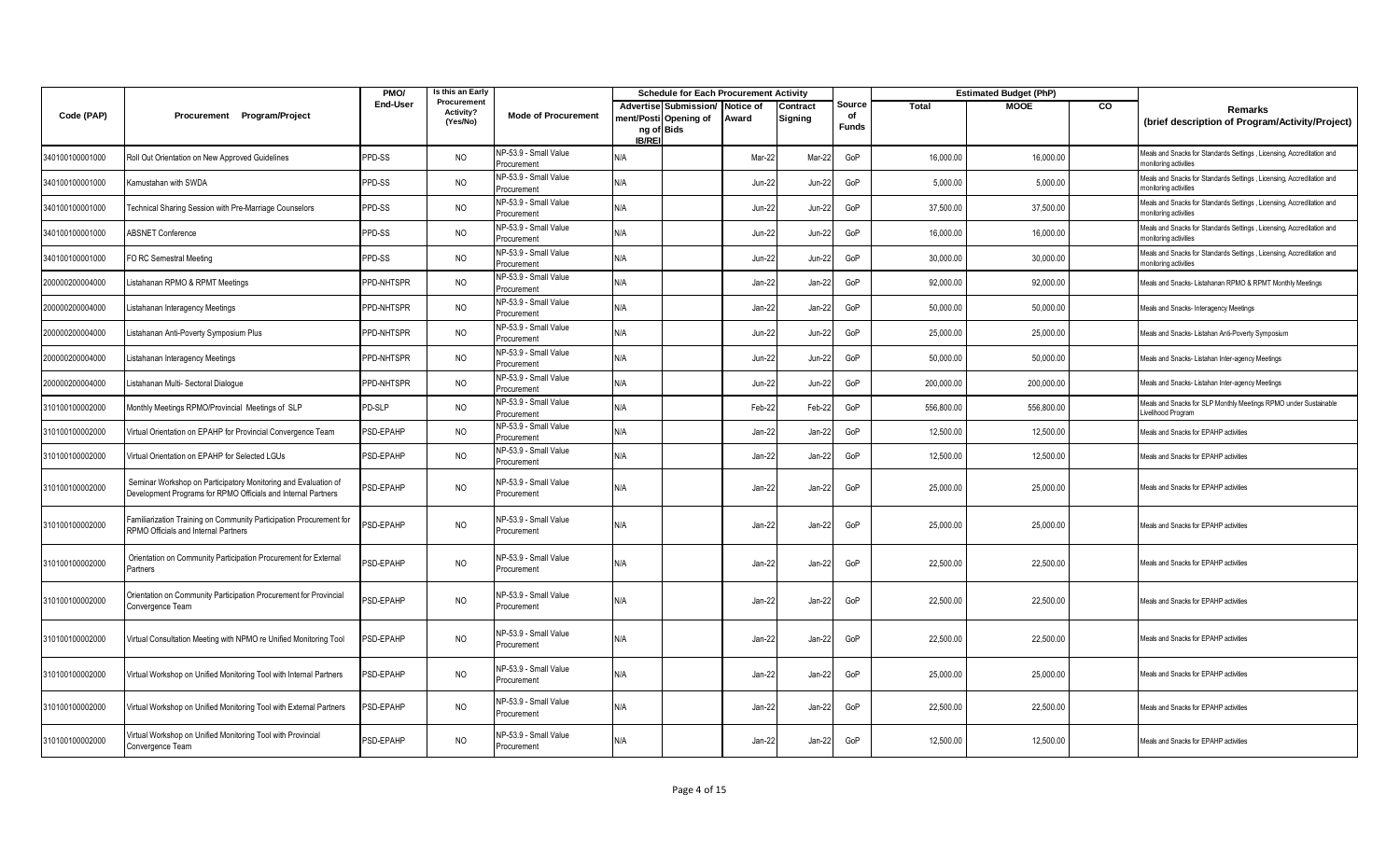|                 |                                                                                                                   | PMO/            | Is this an Early                     |                                      |                            | <b>Schedule for Each Procurement Activity</b>  |                    |                     |                              |              | <b>Estimated Budget (PhP)</b> |    |                                                                                       |
|-----------------|-------------------------------------------------------------------------------------------------------------------|-----------------|--------------------------------------|--------------------------------------|----------------------------|------------------------------------------------|--------------------|---------------------|------------------------------|--------------|-------------------------------|----|---------------------------------------------------------------------------------------|
| Code (PAP)      | Procurement Program/Project                                                                                       | <b>End-User</b> | Procurement<br>Activity?<br>(Yes/No) | <b>Mode of Procurement</b>           | ng of Bids<br><b>IB/RE</b> | Advertise Submission/<br>nent/Posti Opening of | Notice of<br>Award | Contract<br>Signing | Source<br>of<br><b>Funds</b> | <b>Total</b> | <b>MOOE</b>                   | CO | <b>Remarks</b><br>(brief description of Program/Activity/Project)                     |
| 310100100002000 | leetings with External Partners re EPAHP Implementation and<br>Monitorina                                         | PSD-EPAHP       | <b>NO</b>                            | NP-53.9 - Small Value<br>Procurement | N/A                        |                                                | Jan-2:             | Jan-22              | GoP                          | 87,500.00    | 87,500.00                     |    | Meals and Snacks for EPAHP activities                                                 |
| 310100100002000 | Regional Mid-Year Assessment and Planning                                                                         | PSD-EPAHP       | <b>NO</b>                            | NP-53.9 - Small Value<br>Procurement | N/A                        |                                                | Jan-22             | Jan-22              | GoP                          | 50,000.00    | 50,000.00                     |    | Meals and Snacks for EPAHP activities                                                 |
| 310100100002000 | Ocular Visit to MIMAROPA constituent Provinces re Operations<br>Monitoring                                        | PSD-EPAHP       | <b>NO</b>                            | NP-53.9 - Small Value<br>Procurement | N/A                        |                                                | Jan-22             | Jan-22              | GoP                          | 27,500.00    | 27,500.00                     |    | Meals and Snacks for EPAHP activities                                                 |
| 310100100002000 | Year-End PREW with Internal Partners                                                                              | PSD-EPAHP       | <b>NO</b>                            | NP-53.9 - Small Value<br>Procurement | N/A                        |                                                | Jan-22             | Jan-22              | GoP                          | 22,500.00    | 22,500.00                     |    | Meals and Snacks for EPAHP activities                                                 |
| 310100100002000 | Year-End PREW with External Partners                                                                              | PSD-EPAHP       | <b>NO</b>                            | NP-53.9 - Small Value<br>Procurement | <b>AV</b>                  |                                                | Jan-22             | Jan-22              | GoP                          | 22,500.00    | 22,500.00                     |    | Meals and Snacks for EPAHP activities                                                 |
| 310100100002000 | Monthly Meetings RPMO/Provincial Meetings of SLP                                                                  | PD-SLP          | <b>NO</b>                            | NP-53.9 - Small Value<br>Procurement | N/A                        |                                                | Feb-2              | Feb-22              | GoP                          | 556,800.00   | 556,800.00                    |    | Meals and Snacks for SLP Monthly Meetings RPMO under Sustainable<br>ivelihood Program |
| 310100100001000 | Beneficiary Data Management Meeting                                                                               | PD-Pantawid     | <b>NO</b>                            | NP-53.9 - Small Value<br>Procurement |                            |                                                | within the CY 2022 |                     | GoP                          | 22,000.00    | 22,000.00                     |    | Meals and Snacks for Pantawid Pamilya activities                                      |
| 310100100001000 | Registration of Set 12 Household Consultative Meeting                                                             | PD-Pantawid     | <b>NO</b>                            | NP-53.9 - Small Value<br>Procurement |                            |                                                | within the CY 2022 |                     | GoP                          | 5,500.00     | 5,500.00                      |    | Meals and Snacks for Pantawid Pamilya activities                                      |
| 310100100001000 | Compliance Verification Systems Meeting                                                                           | PD-Pantawid     | <b>NO</b>                            | NP-53.9 - Small Value<br>Procurement |                            |                                                | within the CY 2022 |                     | GoP                          | 22,000.00    | 22,000.00                     |    | Meals and Snacks for Pantawid Pamilya activities                                      |
| 310100100001000 | Grievance Redress System Meeting                                                                                  | PD-Pantawid     | <b>NO</b>                            | NP-53.9 - Small Value<br>Procurement | within the CY 2022         |                                                |                    |                     | GoP                          | 38,000.00    | 38,000.00                     |    | Meals and Snacks for Pantawid Pamilya activities                                      |
| 310100100001000 | Orientation on the use of GRS Feedback Tools                                                                      | PD-Pantawid     | <b>NO</b>                            | NP-53.9 - Small Value<br>Procurement |                            |                                                | within the CY 2022 |                     | GoP                          | 9,500.00     | 9,500.00                      |    | Meals and Snacks for Pantawid Pamilya activities                                      |
| 310100100001000 | Community/Family/Youth Development Session (Consultative)                                                         | PD-Pantawid     | <b>NO</b>                            | NP-53.9 - Small Value<br>Procurement |                            |                                                | within the CY 2022 |                     | GoP                          | 54,000.00    | 54,000.00                     |    | Meals and Snacks for Pantawid Pamilya activities                                      |
| 310100100001000 | <b>CFYDS Assessment</b>                                                                                           | PD-Pantawid     | <b>NO</b>                            | NP-53.9 - Small Value<br>Procurement |                            |                                                | within the CY 2022 |                     | GoP                          | 20,000.00    | 20,000.00                     |    | Meals and Snacks for Pantawid Pamilya activities                                      |
| 310100100001000 | Case Management Quarterly Meeting                                                                                 | PD-Pantawid     | <b>NO</b>                            | NP-53.9 - Small Value<br>Procurement |                            |                                                | within the CY 2022 |                     | GoP                          | 140,000.00   | 140,000.00                    |    | Meals and Snacks for Pantawid Pamilya activities                                      |
| 310100100001000 | Case Conference                                                                                                   | PD-Pantawid     | <b>NO</b>                            | NP-53.9 - Small Value<br>Procurement |                            |                                                | within the CY 2022 |                     | GoP                          | 590,500.00   | 590,500.00                    |    | Meals and Snacks for Pantawid Pamilya activities                                      |
| 310100100001000 | Pantawid GAD Focal Point System Semestral Meeting                                                                 | PD-Pantawid     | <b>NO</b>                            | NP-53.9 - Small Value<br>Procurement |                            |                                                | within the CY 2022 |                     | GoP                          | 40.000.00    | 40,000.00                     |    | Meals and Snacks for Pantawid Pamilya activities                                      |
| 310100100001000 | Meeting with SSI Technical Working Group                                                                          | PD-Pantawid     | <b>NO</b>                            | NP-53.9 - Small Value<br>Procurement |                            |                                                | within the CY 2022 |                     | GoP                          | 88,000.00    | 88,000.00                     |    | Meals and Snacks for Pantawid Pamilya activities                                      |
| 310100100001000 | Support Services Intervention (SSI) Inter- Agency Spot Monitoring                                                 | PD-Pantawid     | <b>NO</b>                            | NP-53.9 - Small Value<br>Procurement |                            |                                                | within the CY 2022 |                     | GoP                          | 78,000.00    | 78,000.00                     |    | Meals and Snacks for Pantawid Pamilya activities                                      |
| 310100100001000 | Semestral Program Implementation Review with the Staff Handling<br>Indigenous People-Beneficiaries                | PD-Pantawid     | <b>NO</b>                            | NP-53.9 - Small Value<br>Procurement |                            |                                                | within the CY 2022 |                     | GoP                          | 464.000.00   | 464,000.00                    |    | Meals and Snacks for Pantawid Pamilya activities                                      |
| 310100100001000 | Participatory Consultation Dialogue on Handling Cases Involving<br>ndigenous People-4Ps Beneficiaries in MIMAROPA | PD-Pantawid     | <b>NO</b>                            | NP-53.9 - Small Value<br>Procurement |                            |                                                | within the CY 2022 |                     | GoP                          | 115,000.00   | 115,000.00                    |    | Meals and Snacks for Pantawid Pamilya activities                                      |
| 310100100001000 | <b>PIAC Meeting</b>                                                                                               | PD-Pantawid     | <b>NO</b>                            | NP-53.9 - Small Value<br>Procurement |                            |                                                | within the CY 2022 |                     | GoP                          | 250,000.00   | 250,000.00                    |    | Meals and Snacks for Pantawid Pamilya activities                                      |
| 310100100001000 | Consultation Meeting with Program Partners                                                                        | PD-Pantawid     | <b>NO</b>                            | NP-53.9 - Small Value<br>Procurement |                            |                                                | within the CY 2022 |                     | GoP                          | 720,000.00   | 720,000.00                    |    | Meals and Snacks for Pantawid Pamilya activities                                      |
| 310100100001000 | Consultation Dialogue with Civil Society Organizations (CSOs)                                                     | PD-Pantawid     | <b>NO</b>                            | NP-53.9 - Small Value<br>Procurement |                            |                                                | within the CY 2022 |                     | GoP                          | 47,000.00    | 47,000.00                     |    | Meals and Snacks for Pantawid Pamilya activities                                      |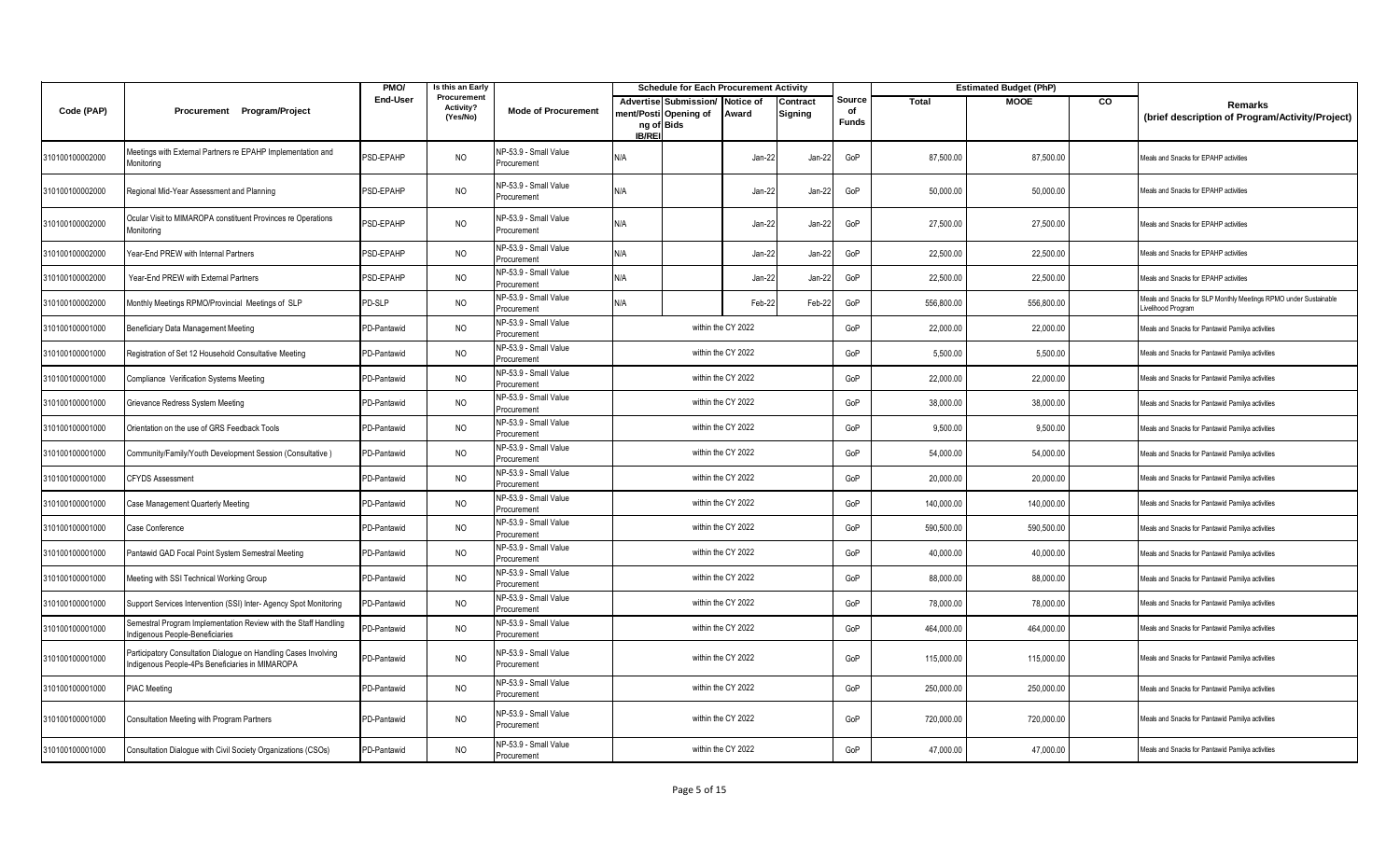|                 |                                                                                                               | PMO/                  | Is this an Early                            |                                      | <b>Schedule for Each Procurement Activity</b>                                 |                    |                    |                     |                              | <b>Estimated Budget (PhP)</b> |             |    |                                                                                                              |
|-----------------|---------------------------------------------------------------------------------------------------------------|-----------------------|---------------------------------------------|--------------------------------------|-------------------------------------------------------------------------------|--------------------|--------------------|---------------------|------------------------------|-------------------------------|-------------|----|--------------------------------------------------------------------------------------------------------------|
| Code (PAP)      | Procurement Program/Project                                                                                   | End-User              | Procurement<br><b>Activity?</b><br>(Yes/No) | <b>Mode of Procurement</b>           | Advertise Submission/<br>ment/Posti Opening of<br>ng of Bids<br><b>IB/REI</b> |                    | Notice of<br>Award | Contract<br>Signing | Source<br>of<br><b>Funds</b> | Total                         | <b>MOOE</b> | CO | Remarks<br>(brief description of Program/Activity/Project)                                                   |
| 310100100001000 | Indigenous People Mandatory Representative Meeting                                                            | PD-Pantawid           | <b>NO</b>                                   | NP-53.9 - Small Value<br>Procurement |                                                                               |                    | within the CY 2022 |                     | GoP                          | 9,000.00                      | 9,000.00    |    | Meals and Snacks for Pantawid Pamilya activities                                                             |
| 310100100001000 | Regional Advisory Council Meeting                                                                             | PD-Pantawid           | <b>NO</b>                                   | NP-53.9 - Small Value<br>Procurement |                                                                               | within the CY 2022 |                    |                     | GoP                          | 18,000.00                     | 18,000.00   |    | Meals and Snacks for Pantawid Pamilya activities                                                             |
| 310100100001000 | Assessment on Social Marketing Activities                                                                     | PD-Pantawid           | <b>NO</b>                                   | NP-53.9 - Small Value<br>Procurement |                                                                               |                    | within the CY 2022 |                     | GoP                          | 20,000.00                     | 20,000.00   |    | Meals and Snacks for Pantawid Pamilya activities                                                             |
| 310100100001000 | Social Investment Forum                                                                                       | PD-Pantawid           | <b>NO</b>                                   | NP-53.9 - Small Value<br>Procurement |                                                                               |                    | within the CY 2022 |                     | GoP                          | 27,000.00                     | 27,000.00   |    | Meals and Snacks for Pantawid Pamilya activities                                                             |
| 310100100001000 | Annual Administrative Unit Meeting                                                                            | PD-Pantawid           | <b>NO</b>                                   | NP-53.9 - Small Value<br>Procurement |                                                                               |                    | within the CY 2022 |                     | GoP                          | 12,000.00                     | 12,000.00   |    | Meals and Snacks for Pantawid Pamilya activities                                                             |
| 310100100001000 | Regional Program Management Team Quarterly Meeting                                                            | PD-Pantawid           | <b>NO</b>                                   | NP-53.9 - Small Value<br>Procurement |                                                                               | within the CY 2022 |                    |                     | GoP                          | 312,000.00                    | 312,000.00  |    | Meals and Snacks for Pantawid Pamilya activities                                                             |
| 310100100001000 | Year-end Program Implementation Review                                                                        | PD-Pantawid           | <b>NO</b>                                   | NP-53.9 - Small Value<br>Procurement |                                                                               |                    | within the CY 2022 |                     | GoP                          | 229,500.00                    | 229,500.00  |    | Meals and Snacks for Pantawid Pamilya activities                                                             |
| 310100100001000 | Monitoring and Evaluation Consultative Meeting                                                                | PD-Pantawid           | <b>NO</b>                                   | NP-53.9 - Small Value<br>Procurement |                                                                               | within the CY 2022 |                    |                     | GoP                          | 36,000.00                     | 36,000.00   |    | Meals and Snacks for Pantawid Pamilya activities                                                             |
| 310100100001000 | Process Check of System Components                                                                            | PD-Pantawid           | <b>NO</b>                                   | NP-53.9 - Small Value<br>Procurement |                                                                               | within the CY 2022 |                    |                     | GoP                          | 22,500.00                     | 22,500.00   |    | Meals and Snacks for Pantawid Pamilya activities                                                             |
| 310100100001000 | Regional Action Center Meeting                                                                                | PD-Pantawid           | <b>NO</b>                                   | NP-53.9 - Small Value<br>Procurement |                                                                               |                    | within the CY 2022 |                     | GoP                          | 26,000.00                     | 26,000.00   |    | Meals and Snacks for Pantawid Pamilya activities                                                             |
| 310100100001000 | Focus Group Discussion with MRBs                                                                              | PD-Pantawid           | <b>NO</b>                                   | NP-53.9 - Small Value<br>Procurement |                                                                               |                    | within the CY 2022 |                     | GoP                          | 180,000.00                    | 180,000.00  |    | Meals and Snacks for Pantawid Pamilya activities                                                             |
| 310100100001000 | Skills Enhancement on the Different Monitoring and Evaluation Tools<br>for Program Assessement and Evaluation | PD-Pantawid           | <b>NO</b>                                   | NP-53.9 - Small Value<br>Procurement |                                                                               | within the CY 2022 |                    |                     | GoP                          | 49,000.00                     | 49,000.00   |    | Meals and Snacks for Pantawid Pamilya activities                                                             |
| 310100100001000 | Training on the Use of Electronic Case Management System                                                      | PD-Pantawid           | <b>NO</b>                                   | NP-53.9 - Small Value<br>rocurement  |                                                                               | within the CY 2022 |                    |                     | GoP                          | 83,000.00                     | 83,000.00   |    | Meals and Snacks for Pantawid Pamilya activities                                                             |
| 310100100001000 | earning and Wellness Sessions for Provincial Operations staff                                                 | PD-Pantawid           | <b>NO</b>                                   | NP-53.9 - Small Value<br>Procurement |                                                                               |                    | within the CY 2022 |                     | GoP                          | 82,000.00                     | 82,000.00   |    | Meals and Snacks for Pantawid Pamilya activities                                                             |
| 310100100001000 | Learning and Wellness Sessions for RPMO staff                                                                 | PD-Pantawid           | <b>NO</b>                                   | VP-53.9 - Small Value<br>Procurement |                                                                               |                    | within the CY 2022 |                     | GoP                          | 62,000.00                     | 62,000.00   |    | Meals and Snacks for Pantawid Pamilya activities                                                             |
| 320102100001000 | Monthly SFP Staff Meeting/ General Assembly/ Meeting with Partners                                            | <b>PSD-SFP</b>        | <b>NO</b>                                   | NP-53.9 - Small Value<br>Procurement | N/A                                                                           |                    | Jan-22             | Jan-22              | GoP                          | 36,000.00                     | 36,000.00   |    | Meals and Snacks for Supplementary Feeding Program activities                                                |
| 320102100001000 | Nurition Case Management for Nutrionally Depressed LGUs                                                       | PSD-SFP               | <b>NO</b>                                   | NP-53.9 - Small Value<br>Procurement | N/A                                                                           |                    | Sep-22             | Sep-22              | GoP                          | 30,000.00                     | 30,000.00   |    | Meals and Snacks for Supplementary Feeding Program activities                                                |
| 320103100001000 | Virtual Orientation for SocPen Guidelines                                                                     | PSD-Social<br>Pension | <b>NO</b>                                   | NP-53.9 - Small Value<br>Procurement | N/A                                                                           |                    | Oct-22             | Oct-22              | GoP                          | 25,000.00                     | 25,000.00   |    | Meals and Snacks for Social Pension activities                                                               |
| 320103100001000 | Virtual Social Pension Program Implementation Review                                                          | PSD-Social<br>Pension | <b>NO</b>                                   | NP-53.9 - Small Value<br>Procurement | N/A                                                                           |                    | Oct-22             | Oct-22              | GoP                          | 12,500.00                     | 12,500.00   |    | Meals and Snacks for Social Pension activities                                                               |
| 320103100001000 | Quarterly Meeting of the Regional Program Management Office                                                   | PSD-Social<br>Pension | <b>NO</b>                                   | NP-53.9 - Small Value<br>Procurement | N/A                                                                           |                    | Feb-22             | Feb-22              | GoP                          | 16,000.00                     | 16,000.00   |    | Meals and Snacks for Bi-Monthlyl Meeting of Social Pension RPMO                                              |
| 320103100001000 | Replication of Home Care Support Services                                                                     | PSD-Senior            | <b>NO</b>                                   | NP-53.9 - Small Value<br>Procurement | N/A                                                                           |                    | Feb-22             | Feb-22              | GoP                          | 16,000.00                     | 16,000.00   |    | Meals and Snacks for Bi-Monthlyl Meeting of Social Pension RPMO                                              |
| 320104100001000 | Quarterly RIACPPSC cum RCMB Meeting                                                                           | PDS-Senior            | <b>NO</b>                                   | NP-53.9 - Small Value<br>Procurement | N/A                                                                           |                    | Feb-22             | Feb-22              | GoP                          | 2,000.00                      | 2,000.00    |    | Meals and Snacks for Quarterly RIACPPSC and RCMD Meeting                                                     |
| 320104100001000 | Orientation & Evaluation on GIP & IOP                                                                         | PSD-Youth             | <b>NO</b>                                   | NP-53.9 - Small Value<br>Procurement | N/A                                                                           |                    | <b>Jun-22</b>      | <b>Jun-22</b>       | GoP                          | 160,000.00                    | 160,000.00  |    | Meals and Snacks for Orientation and Evaluation of Govt Internship Program<br>and Immersion Outreach Program |
| 320104100001000 | Kabataan Kontra Droga Campaign                                                                                | PSD-Youth             | <b>NO</b>                                   | NP-53.9 - Small Value<br>Procurement | N/A                                                                           |                    | <b>Jun-22</b>      | <b>Jun-22</b>       | GoP                          | 30,000.00                     | 30,000.00   |    | Meals and Snacks for Kabataan Kontra Campaign                                                                |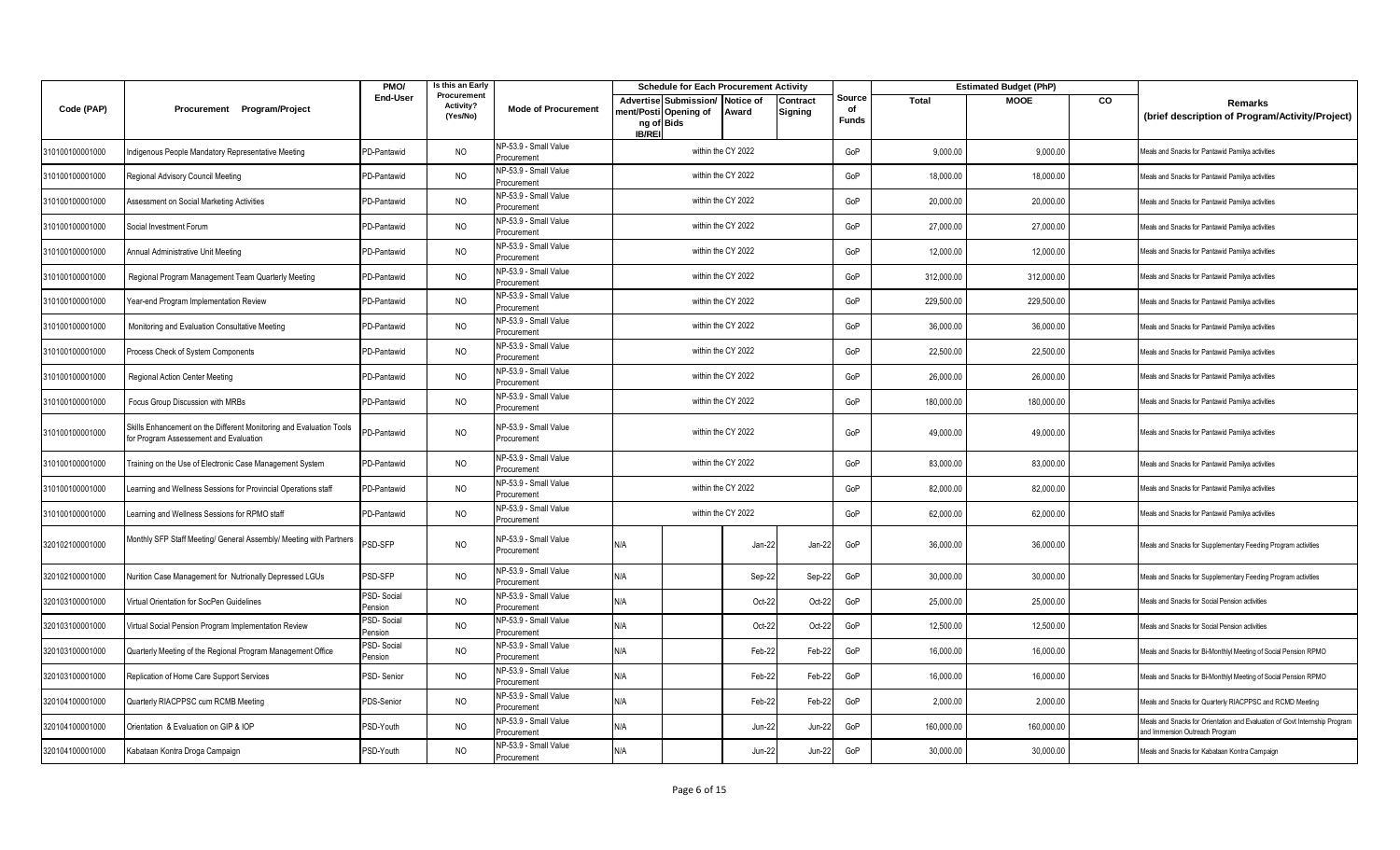|                 |                                                                                                                                                   | PMO/            | Is this an Early                     |                                      |                            | <b>Schedule for Each Procurement Activity</b>  |                           |                     |                              |              | <b>Estimated Budget (PhP)</b> |    |                                                                                     |
|-----------------|---------------------------------------------------------------------------------------------------------------------------------------------------|-----------------|--------------------------------------|--------------------------------------|----------------------------|------------------------------------------------|---------------------------|---------------------|------------------------------|--------------|-------------------------------|----|-------------------------------------------------------------------------------------|
| Code (PAP)      | Procurement Program/Project                                                                                                                       | <b>End-User</b> | Procurement<br>Activity?<br>(Yes/No) | <b>Mode of Procurement</b>           | ng of Bids<br><b>IB/RE</b> | Advertise Submission/<br>nent/Posti Opening of | <b>Notice of</b><br>Award | Contract<br>Signing | Source<br>of<br><b>Funds</b> | <b>Total</b> | <b>MOOE</b>                   | CO | <b>Remarks</b><br>(brief description of Program/Activity/Project)                   |
| 320104100001000 | Conduct of Regional PYAP Federation Semestral Meeting                                                                                             | PSD-Youth       | <b>NO</b>                            | NP-53.9 - Small Value<br>Procurement | N/A                        |                                                | $Jun-22$                  | <b>Jun-22</b>       | GoP                          | 24,000.00    | 24,000.00                     |    | Meals and Snacks for Regional PYAP Federation Semestral Meeting                     |
| 320104100001000 | PYAP Foundation Day                                                                                                                               | PSD-Youth       | <b>NO</b>                            | NP-53.9 - Small Value<br>Procurement | N/A                        |                                                | $Jun-22$                  | Jun-22              | GoP                          | 67,000.00    | 67,000.00                     |    | Meals and Snacks for Pag-asa Youth Association Foundation Day                       |
| 350100100002000 | 'Orientation on the Formulation of Vision, Mission & Goal and<br>Writeshop on the Development of Operations Manual" Batch 1-3                     | PSD-CBS         | <b>NO</b>                            | NP-53.9 - Small Value<br>Procurement | N/A                        |                                                | Mar-22                    | Mar-22              | GoP                          | 60,000.00    | 60,000.00                     |    | Meals and Snacks for CBS Activities                                                 |
| 350100100002000 | Online Learning Session on Administering Generic Case<br>Management"                                                                              | PSD-CBS         | <b>NO</b>                            | NP-53.9 - Small Value<br>Procurement | N/A                        |                                                | Feb-2                     | Feb-22              | GoP                          | 40,000.00    | 40,000.00                     |    | Meals and Snacks for CBS Activities                                                 |
| 350100100002000 | Training on Gender Responsive Case Management (GRCM) with<br><b>Actual Simulation Exercises"</b>                                                  | <b>PSD-CBS</b>  | <b>NO</b>                            | NP-53.9 - Small Value<br>Procurement | N/A                        |                                                | Feb-22                    | Feb-22              | GoP                          | 60,000.00    | 60,000.00                     |    | Meals and Snacks for CBS Activities                                                 |
| 350100100002000 | Training the Trainers: A Practical Approach on Bgy. Protocols<br>landling CAR & CICL by LSWDOs"                                                   | PSD-CBS         | <b>NO</b>                            | NP-53.9 - Small Value<br>Procurement | N/A                        |                                                | Jul-22                    | <b>Jul-22</b>       | GoP                          | 54,000.00    | 54,000.00                     |    | Meals and Snacks for CBS Activities                                                 |
| 350100100002000 | <b>CBS Staff Quarterly Meeting"</b>                                                                                                               | PSD-CBS         | <b>NO</b>                            | NP-53.9 - Small Value<br>Procurement | N/A                        |                                                | Feb-22                    | Feb-22              | GoP                          | 12.000.00    | 12,000.00                     |    | Meals and Snacks for CBS Activities                                                 |
| 350100100002000 | Knowledge Management System based Activity - Online Knowledge<br>Management Team Meeting                                                          | PSD-CBS         | <b>NO</b>                            | NP-53.9 - Small Value<br>Procurement | N/A                        |                                                | Feb-22                    | Feb-22              | GoP                          | 15,000.00    | 15,000.00                     |    | Meals and Snacks for CBS Activities                                                 |
| 350100100002000 | Knowledge Management System based Activity - Online Social<br>Welfare and Development Forum                                                       | PSD-CBS         | <b>NO</b>                            | NP-53.9 - Small Value<br>Procurement | N/A                        |                                                | Feb-22                    | Feb-22              | GoP                          | 20,000.00    | 20,000.00                     |    | Meals and Snacks for CBS Activities                                                 |
| 350100100002000 | Knowledge Management System based Activity - Online Social<br><b>Nelfare and Development Learning Network Learning Sessions</b><br>LDIs/Meetings) | PSD-CBS         | <b>NO</b>                            | NP-53.9 - Small Value<br>Procurement | N/A                        |                                                | Mar-22                    | Feb-22              | GoP                          | 20,000.00    | 20,000.00                     |    | Meals and Snacks for CBS Activities                                                 |
| 350100100002000 | Knowledge Management System based Activity - Online Semestral<br>Core Group of Specialists Meeting                                                | PSD-CBS         | <b>NO</b>                            | NP-53.9 - Small Value<br>Procurement | N/A                        |                                                | Feb-22                    | Feb-22              | GoP                          | 15,000.00    | 15,000.00                     |    | Meals and Snacks for CBS Activities                                                 |
| 320104100001000 | Adoption Conciousness Celebration cum Media Forum on Adoption                                                                                     | <b>PSD-ARRS</b> | <b>NO</b>                            | NP-53.9 - Small Value<br>Procurement | N/A                        |                                                | Feb-22                    | Feb-22              | GoP                          | 20,000.00    | 20,000.00                     |    | Meals and Snacks for Adoption Celebration                                           |
| 320104100001000 | Group Study Session                                                                                                                               | PSD-ARRS        | <b>NO</b>                            | NP-53.9 - Small Value<br>Procurement | N/A                        |                                                | Feb-22                    | Feb-22              | GoP                          | 30,000.00    | 30,000.00                     |    | Meals and Snacks for Group Study Session for Children Need of Special<br>Protection |
| 320104100001000 | Adoption and Foster Care Forum                                                                                                                    | <b>PSD-ARRS</b> | <b>NO</b>                            | NP-53.9 - Small Value<br>Procurement | N/A                        |                                                | Feb-22                    | Feb-22              | GoP                          | 50,000.00    | 50,000.00                     |    | Meals and Snacks for Case Conference for Adoption cases                             |
| 320104100001000 | Matching Conference                                                                                                                               | PSD-ARRS        | <b>NO</b>                            | NP-53.9 - Small Value<br>Procurement | N/A                        |                                                | Feb-22                    | Feb-22              | GoP                          | 75,000.00    | 75,000.00                     |    | Meals and Snacks for Matching Conference                                            |
| 320104100001000 | <b>Adoption Families Support Group Meeting</b>                                                                                                    | PSD-ARRS        | <b>NO</b>                            | NP-53.9 - Small Value<br>Procurement | N/A                        |                                                | Feb-22                    | Feb-22              | GoP                          | 25,000.00    | 25,000.00                     |    | Meals and Snacks for Adoption Support Group Meeting                                 |
| 320104100002000 | <b>Nomen with Disability Celebration</b>                                                                                                          | PSD-PWD         | <b>NO</b>                            | NP-53.9 - Small Value<br>Procurement | N/A                        |                                                | Feb-22                    | Feb-22              | GoP                          | 30,000.00    | 30,000.00                     |    | Meals and Snacks for Women with Disablity Celebration                               |
| 320104100002000 | Cerebral Palsy Protection Week                                                                                                                    | <b>PSD-PWD</b>  | <b>NO</b>                            | NP-53.9 - Small Value<br>Procurement | N/A                        |                                                | $Jul-22$                  | <b>Jul-22</b>       | GoP                          | 11,550.00    | 11,550.00                     |    | Meals and Snacks - Cerebral Palsy Protection Week                                   |
| 320104100002000 | White Cane Safety Day                                                                                                                             | PSD-PWD         | <b>NO</b>                            | NP-53.9 - Small Value<br>Procurement | N/A                        |                                                | $Jul-22$                  | $Jul-22$            | GoP                          | 11,550.00    | 11,550.00                     |    | Meals and Snacks for White Cane Safety Day                                          |
| 320104100002000 | nternational Day of Persons with Disability                                                                                                       | PSD-PWD         | <b>NO</b>                            | NP-53.9 - Small Value<br>Procurement | N/A                        |                                                | Jul-22                    | <b>Jul-22</b>       | GoP                          | 11,100.00    | 11,100.00                     |    | Meals and Snacks for International Day of Disability                                |
| 320104100002000 | <b>Norld AIDS Day</b>                                                                                                                             | PSD-PLHIV       | <b>NO</b>                            | NP-53.9 - Small Value<br>Procurement | N/A                        |                                                | $Jul-22$                  | <b>Jul-22</b>       | GoP                          | 9,000.00     | 9,000.00                      |    | Meals and Snacks for AIDS Candlelight Memorial Day                                  |
| 320104100002000 | Women's Month Celebration                                                                                                                         | PSD-Women       | <b>NO</b>                            | NP-53.9 - Small Value<br>Procurement | N/A                        |                                                | Sep-22                    | Sep-22              | GoP                          | 9.000.00     | 9.000.00                      |    | Meals and Snacks for Womens Month Celebration                                       |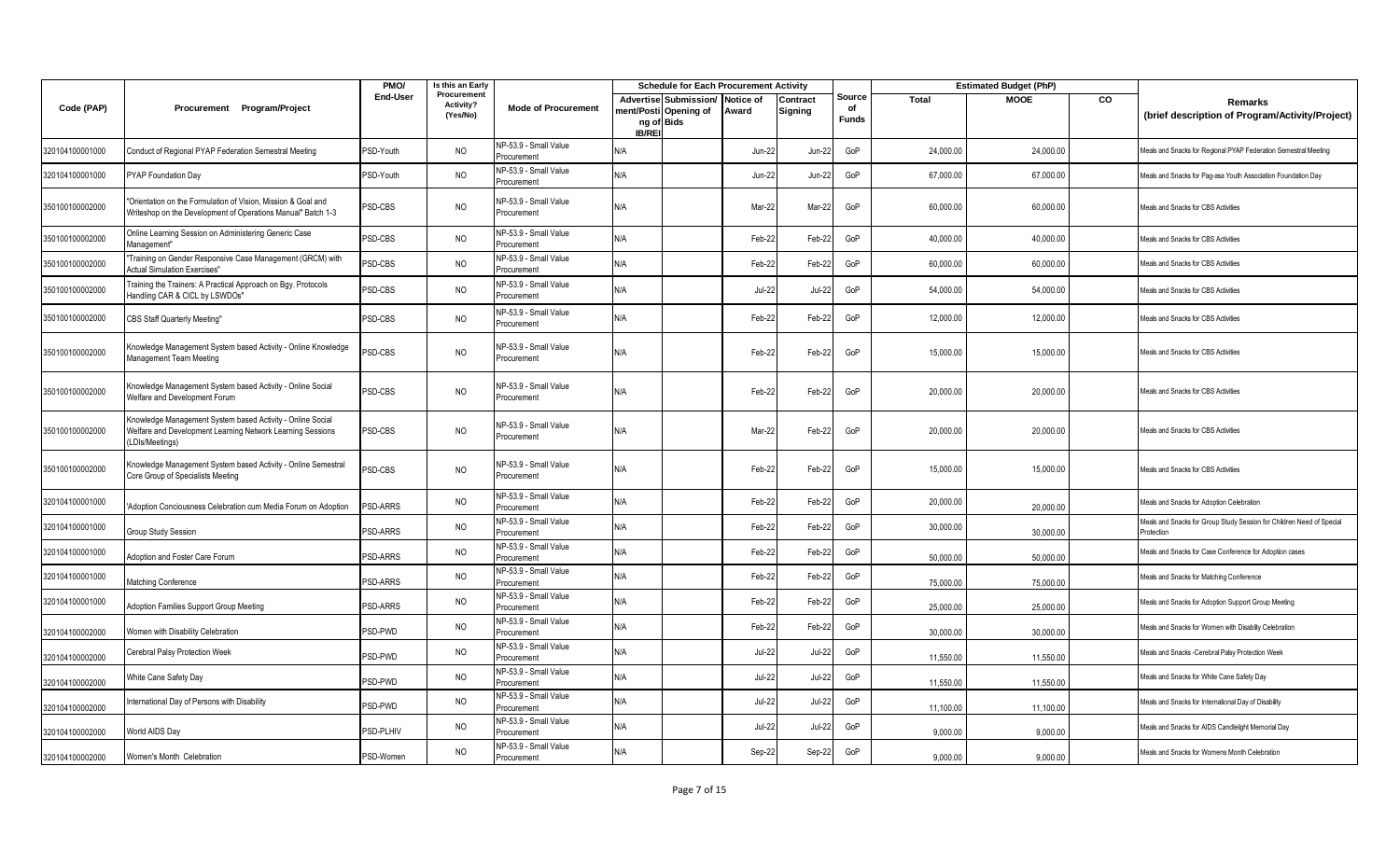|                 |                                                                          | PMO/             | Is this an Early                     |                                      |               | <b>Schedule for Each Procurement Activity</b>                |                    |                     |                              |            | <b>Estimated Budget (PhP)</b> |    |                                                                      |
|-----------------|--------------------------------------------------------------------------|------------------|--------------------------------------|--------------------------------------|---------------|--------------------------------------------------------------|--------------------|---------------------|------------------------------|------------|-------------------------------|----|----------------------------------------------------------------------|
| Code (PAP)      | Procurement Program/Project                                              | End-User         | Procurement<br>Activity?<br>(Yes/No) | <b>Mode of Procurement</b>           | <b>IB/REI</b> | Advertise Submission/<br>nent/Posti Opening of<br>ng of Bids | Notice of<br>Award | Contract<br>Signing | Source<br>of<br><b>Funds</b> | Total      | <b>MOOE</b>                   | CO | Remarks<br>(brief description of Program/Activity/Project)           |
| 320104100002000 | 18th Day Campaign to End VAW                                             | PSD-Women        | <b>NO</b>                            | NP-53.9 - Small Value<br>Procurement | N/A           |                                                              | Sep-22             | Sep-22              | GoP                          | 9,000.00   | 9,000.00                      |    | 8th Day Campaign to End VAW                                          |
| 320104100002000 | nternational Day of Families                                             | PSD-Family       | <b>NO</b>                            | NP-53.9 - Small Value<br>Procurement | N/A           |                                                              | Sep-22             | Sep-22              | GoP                          | 12,000.00  | 12,000.00                     |    | Meals and Snacks for International Day of Families                   |
| 320104100002000 | National Family Day Celebration                                          | <b>SD-Family</b> | <b>NO</b>                            | NP-53.9 - Small Value<br>Procurement | N/A           |                                                              | Sep-22             | Sep-22              | GoP                          | 20,000.00  | 20,000.00                     |    | Meals and Snacks for National Day of Families                        |
| 320104100002000 | nternational Day Against Trafficking                                     | PSD-Family       | <b>NO</b>                            | NP-53.9 - Small Value<br>Procurement | N/A           |                                                              | Sep-22             | Sep-22              | GoP                          | 25,000.00  | 25,000.00                     |    | Meals and Snacks for International Day against Trafficking           |
| 320104100002000 | PSD Bi-Monthly Meeting                                                   | PSD              | <b>NO</b>                            | NP-53.9 - Small Value<br>Procurement | N/A           |                                                              | Feb-22             | Feb-22              | GoP                          | 33,000.00  | 33,000.00                     |    | leals and Snacks for Protective Services Division Bi-Monthly Meeting |
| 320104100002000 | Case Management Training                                                 | PSD              | <b>NO</b>                            | NP-53.9 - Small Value<br>Procurement |               |                                                              | within 2022        |                     | GoP                          | 61,200.00  | 61,200.00                     |    | Meals and Snacks for Protective Services Division Bi-Monthly Meeting |
| 330100100001000 | <b>DRMD Monthly Meeting</b>                                              | <b>DRMD</b>      | <b>NO</b>                            | NP-53.9 - Small Value<br>Procurement | N/A           |                                                              | Feb-22             | Feb-22              | GoP                          | 77,000.00  | 77,000.00                     |    | Meals and Snacks for DRMD activities                                 |
| 330100100001000 | QRT Emergency Meeting                                                    | DRMD             | <b>NO</b>                            | NP-53.9 - Small Value<br>Procurement | N/A           |                                                              | Jan-22             | Jan-22              | GoP                          | 4.000.00   | 4,000.00                      |    | Meals and Snacks for DRMD activities                                 |
| 330100100001000 | ICS Training Course for R/P/C/M QRTs via Online Platform                 | DRMD             | <b>NO</b>                            | NP-53.9 - Small Value<br>Procurement | N/A           |                                                              | Feb-22             | Feb-22              | GoP                          | 50,000.00  | 50,000.00                     |    | Meals and Snacks for DRMD activities                                 |
| 320101100001000 | Training on GAD Analysis                                                 | MYC              | <b>NO</b>                            | NP-53.9 - Small Value<br>Procurement | N/A           |                                                              | Feb-22             | Feb-22              | GoP                          | 7,500.00   | 7,500.00                      |    | Meals and Snacks for MIMAROPA Youth Center activities                |
| 320101100001000 | Family Day and Children's Month Celebration                              | MYC              | <b>NO</b>                            | NP-53.9 - Small Value<br>Procurement | N/A           |                                                              | Feb-22             | Feb-22              | GoP                          | 40,000.00  | 40,000.00                     |    | Meals and Snacks for MIMAROPA Youth Center activities                |
| 320101100001000 | MYC Anniversary celebration                                              | MYC              | <b>NO</b>                            | NP-53.9 - Small Value<br>Procurement | N/A           |                                                              | Feb-22             | Feb-22              | GoP                          | 39,000.00  | 39,000.00                     |    | Meals and Snacks for MIMAROPA Youth Center activities                |
| 320101100001000 | <b>MYC Staff Meeting</b>                                                 | MYC              | <b>NO</b>                            | NP-53.9 - Small Value<br>Procurement | N/A           |                                                              | Feb-22             | Feb-22              | GoP                          | 15,000.00  | 15,000.00                     |    | Meals and Snacks for MIMAROPA Youth Center activities                |
| 320101100001000 | Fraining on Gender and Development for MYC Residents & Family<br>Members | MYC              | <b>NO</b>                            | NP-53.9 - Small Value<br>Procurement | N/A           |                                                              | Feb-22             | Feb-22              | GoP                          | 7,500.00   | 7,500.00                      |    | Meals and Snacks for MIMAROPA Youth Center activities                |
| 320101100001000 | Training on Various Life Skills for Resident                             | MYC              | <b>NO</b>                            | NP-53.9 - Small Value<br>Procurement | N/A           |                                                              | Feb-22             | Feb-22              | GoP                          | 35,000.00  | 35,000.00                     |    | Meals and Snacks for MIMAROPA Youth Center activities                |
| 320101100001000 | Youth Symposium                                                          | MYC              | <b>NO</b>                            | NP-53.9 - Small Value<br>Procurement | N/A           |                                                              | Feb-22             | Feb-22              | GoP                          | 30,000.00  | 30,000.00                     |    | leals and Snacks for MIMAROPA Youth Center activities                |
| 320101100001000 | Summer Youth Camp and Sportsfest                                         | MYC              | NO                                   | NP-53.9 - Small Value<br>Procurement | N/A           |                                                              | Feb-22             | Feb-22              | GoP                          | 40,000.00  | 40,000.00                     |    | Meals and Snacks for MIMAROPA Youth Center activities                |
| 320101100001000 | <b>Special Celebrations</b>                                              | <b>MYC</b>       | <b>NO</b>                            | NP-53.9 - Small Value<br>Procurement | N/A           |                                                              | Feb-22             | Feb-22              | GoP                          | 39,000.00  | 39,000.00                     |    | Meals and Snacks for MIMAROPA Youth Center activities                |
| 320101100001000 | Cottage Day                                                              | MYC              | <b>NO</b>                            | NP-53.9 - Small Value<br>Procurement | N/A           |                                                              | Feb-22             | Feb-22              | GoP                          | 144,000.00 | 144,000.00                    |    | Meals and Snacks for MIMAROPA Youth Center activities                |
| 320101100001000 | Homecoming of Discharged Clients                                         | MYC              | NO                                   | NP-53.9 - Small Value<br>Procurement | N/A           |                                                              | Feb-22             | Feb-22              | GoP                          | 35,000.00  | 35,000.00                     |    | Meals and Snacks for MIMAROPA Youth Center activities                |
| 320101100001000 | Conduct of MYC Staff Meeting                                             | <b>MYC</b>       | <b>NO</b>                            | NP-53.9 - Small Value<br>Procurement | N/A           |                                                              | Feb-22             | Feb-22              | GoP                          | 12,000.00  | 12,000.00                     |    | Meals and Snacks for MIMAROPA Youth Center activities                |
| 320101100001000 | Conduct of Rehabilitation Team Conference                                | <b>MYC</b>       | <b>NO</b>                            | NP-53.9 - Small Value<br>Procurement | N/A           |                                                              | Feb-22             | Feb-22              | GoP                          | 12,000.00  | 12,000.00                     |    | Meals and Snacks for MIMAROPA Youth Center activities                |
| 320101100001000 | Conduct ofPre-Discharge / Discharge Conference                           | MYC              | <b>NO</b>                            | NP-53.9 - Small Value<br>Procurement | N/A           |                                                              | Feb-22             | Feb-22              | GoP                          | 24.000.00  | 24.000.00                     |    | Meals and Snacks for MIMAROPA Youth Center activities                |
| 310100300003000 | Disaster Risk Reduction and Management (DRRM) Training                   | KC-NCDDP         | <b>NO</b>                            | NP-53.9 - Small Value<br>Procurement |               |                                                              | within 2022        |                     | GoP                          | 390,000.00 | 390,000.00                    |    | Meals and Snacks for KC-NCDDP activities                             |
| 310100300003000 | Emergency Water Supply, Sanitation and Health (WASH) Training            | KC-NCDDP         | NO                                   | NP-53.9 - Small Value<br>Procurement |               |                                                              | within 2022        |                     | GoP                          | 234,000.00 | 234,000.00                    |    | Meals and Snacks for KC-NCDDP activities                             |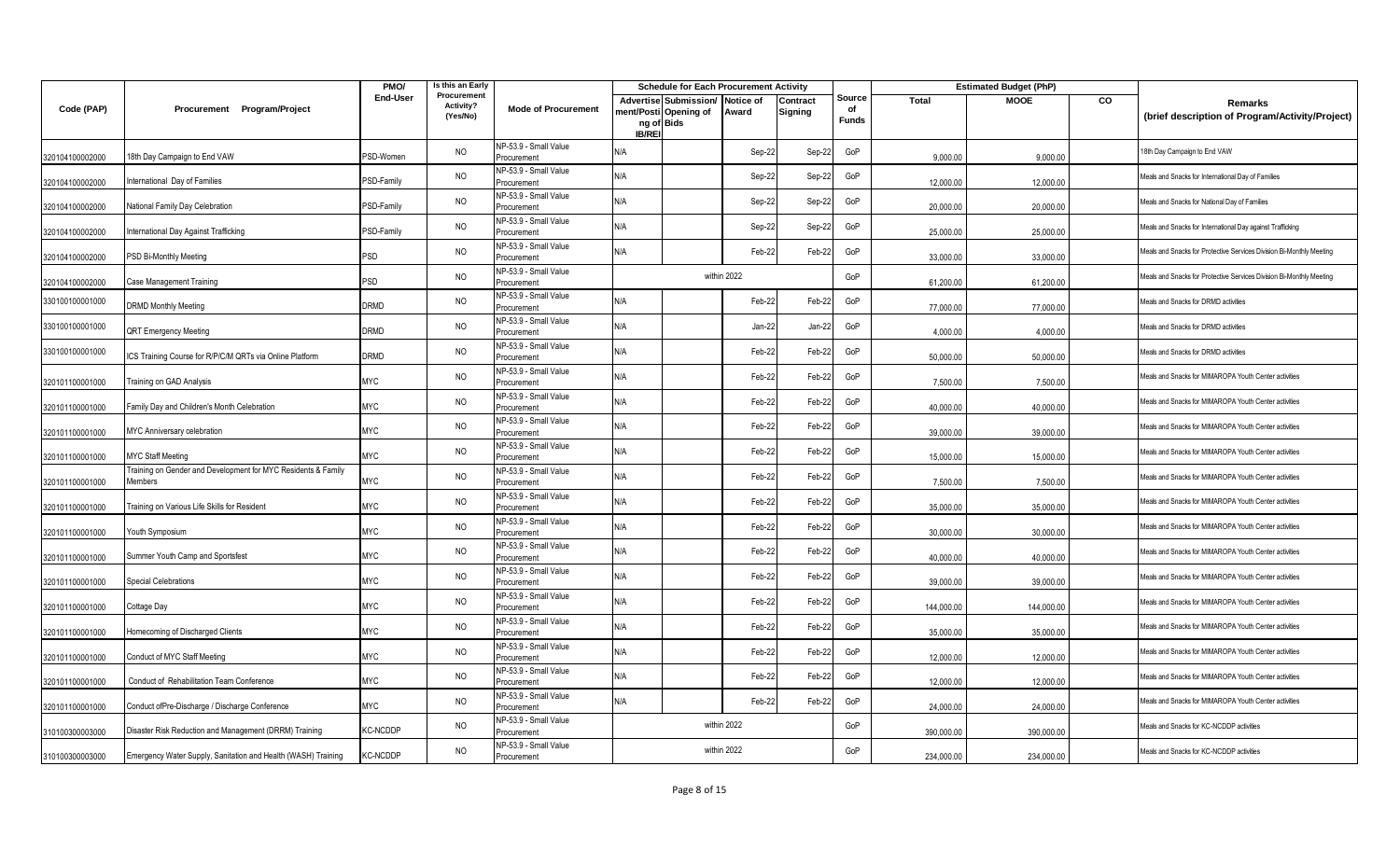|                 |                                                                                                       | PMO/               | Is this an Early                     |                                              | <b>Schedule for Each Procurement Activity</b>                                        |                    |                     |                              |               | <b>Estimated Budget (PhP)</b> |                |                                                                                                                                                              |
|-----------------|-------------------------------------------------------------------------------------------------------|--------------------|--------------------------------------|----------------------------------------------|--------------------------------------------------------------------------------------|--------------------|---------------------|------------------------------|---------------|-------------------------------|----------------|--------------------------------------------------------------------------------------------------------------------------------------------------------------|
| Code (PAP)      | Procurement Program/Project                                                                           | End-User           | Procurement<br>Activity?<br>(Yes/No) | <b>Mode of Procurement</b>                   | <b>Advertise Submission/</b><br>nent/Posti Opening of<br>ng of Bids<br><b>IB/REI</b> | Notice of<br>Award | Contract<br>Signing | Source<br>of<br><b>Funds</b> | Total         | <b>MOOE</b>                   | $\overline{c}$ | Remarks<br>(brief description of Program/Activity/Project)                                                                                                   |
| 310100300003000 | Suppliers/Contractors' Conference                                                                     | <b>KC-NCDDP</b>    | <b>NO</b>                            | NP-53.9 - Small Value<br>Procurement         |                                                                                      | within 2022        |                     | GoP                          | 675,000.00    | 675,000.00                    |                | Meals and Snacks for KC-NCDDP activities                                                                                                                     |
| 310100300003000 | KC-NCDDP RPMT /RPMO Meetings                                                                          | <b>KC-NCDDP</b>    | <b>NO</b>                            | NP-53.9 - Small Value<br>Procurement         |                                                                                      | within 2022        |                     | GoP                          | 96,000.00     | 96,000.00                     |                | Meals and Snacks for KC-NCDDP activities                                                                                                                     |
| 310100300003000 | <b>ACT Cluster Meetings</b>                                                                           | <b>KC-NCDDP</b>    | <b>NO</b>                            | NP-53.9 - Small Value<br>Procurement         |                                                                                      | within 2022        |                     | GoP                          | 386,000.00    | 386,000.00                    |                | Meals and Snacks for KC-NCDDP activities                                                                                                                     |
| 310100300003000 | KC- NCDDP CEAC Activities - Phase 1 and Phase 2                                                       | KC-NCDDP           | <b>NO</b>                            | NP-53.9 - Small Value<br>Procurement         |                                                                                      | within 2022        |                     | GoP                          | 16,535,000.00 | 16,535,000.00                 |                | Meals and Snacks for KC-NCDDP activities (per municipality)                                                                                                  |
| 310100300003000 | <b>CEAC Activities - PAMANA</b>                                                                       | <b>KC-NCDDP</b>    | <b>NO</b>                            | NP-53.9 - Small Value<br>Procurement         |                                                                                      | within 2022        |                     | GoP                          | 90,000.00     | 90,000.00                     |                | Meals and Snacks for KC-NCDDP activities (per municipality)                                                                                                  |
|                 | Trainings /Workshops /Conference (Board and Lodging/Lease of Venue)                                   |                    |                                      |                                              |                                                                                      |                    |                     |                              |               |                               |                |                                                                                                                                                              |
| 100000100001000 | LSWDO Quarterly Conference                                                                            | SWADT              | <b>NO</b>                            | NP-53.10 Lease of Real Property<br>and Venue |                                                                                      | within the CY 2022 |                     | GoP                          | 562,430.00    | 562,430.00                    |                | ease of Venue with Meals Quarterly Consultation Dialogue with Local Social<br>Nelfare Develoment Officers for implementation of SWD Programs and<br>Services |
| 200000100003000 | Operational Planning for the implementation of CIAGV                                                  | ORD-SocTech        | <b>NO</b>                            | NP-53.10 Lease of Real Property<br>and Venue |                                                                                      | within the CY 2022 |                     | GoP                          | 81.000.00     | 81,000.00                     |                | Board and Lodging for implementation of Social Technology projects                                                                                           |
| 200000100003000 | Training of LGU Personnel implementing the Community Based<br>Rehabilitation Program for Perpetrators | <b>ORD-SocTech</b> | NO                                   | NP-53.10 Lease of Real Property<br>and Venue |                                                                                      | within the CY 2022 |                     | GoP                          | 43,200.00     | 43,200.00                     |                | Board and Lodging for implementation of Social Technology projects                                                                                           |
| 200000100003000 | Replication of YAKAP BAYAN Program to 4 Local Government Unit                                         | ORD-SocTech        | <b>NO</b>                            | NP-53.10 Lease of Real Property<br>and Venue |                                                                                      | within the CY 2022 |                     | GoP                          | 80,000.00     | 80,000.00                     |                | Board and Lodging for implementation of Social Technology projects                                                                                           |
| 200000100003000 | Fraining of LGU Personnel on CIAGV and Community Based<br><b>Rehabilitation Program</b>               | ORD-SocTech        | <b>NO</b>                            | NP-53.10 Lease of Real Property<br>and Venue |                                                                                      | within the CY 2022 |                     | GoP                          | 100,000.00    | 100,000.00                    |                | Board and Lodging for implementation of Social Technology projects                                                                                           |
| 100000100001000 | Regional Anniversary -Board and Lodging                                                               | ORD-SocTech        | <b>NO</b>                            | NP-53.10 Lease of Real Property<br>and Venue |                                                                                      | within the CY 2022 |                     | GoP                          | 30,000.00     | 30,000.00                     |                | Board and Lodging for HRMDD activities                                                                                                                       |
| 200000100004000 | Regional Integrated PREW                                                                              | PPD-PDPS           | <b>NO</b>                            | NP-53.10 Lease of Real Property<br>and Venue | N/A                                                                                  | Oct-22             | Oct-22              | GoP                          | 288,000.00    | 288,000.00                    |                | Board and Lodging for Training/Activities under formulation and development<br>of plans and policies                                                         |
| 200000100004000 | Regional Management Development Conference (RMDC)                                                     | PPD-PDPS           | <b>NO</b>                            | NP-53.10 Lease of Real Property<br>and Venue | N/A                                                                                  | Oct-22             | Oct-22              | GoP                          | 216,000.00    | 216,000.00                    |                | Board and Lodging for Training/Activities under formulation and development<br>of plans and policies                                                         |
| 200000100004000 | Annual M&E Conference                                                                                 | PPD-PDPS           | <b>NO</b>                            | NP-53.10 Lease of Real Property<br>and Venue | N/A                                                                                  | Oct-22             | Oct-22              | GoP                          | 252,000.00    | 252,000.00                    |                | Board and Lodging for Training/Activities under formulation and development<br>of plans and policies                                                         |
| 200000100004000 | TA on Program Planning for LSWDOs                                                                     | PPD-PDPS           | <b>NO</b>                            | NP-53.10 Lease of Real Property<br>and Venue | <b>N/A</b>                                                                           | Jun-22             | Jun-22              | GoP                          | 252,000.00    | 252,000.00                    |                | Board and Lodging for Training/Activities under formulation and development<br>of plans and policies                                                         |
| 200000100004000 | Rental of Venue for Consultation Dialogue with Legislators and Chiefs<br>of Staff                     | PPD-PDPS           | <b>NO</b>                            | NP-53.10 Lease of Real Property<br>and Venue | N/A                                                                                  | Jun-22             | Jun-22              | GoP                          | 4,000.00      | 4,000.00                      |                | Board and Lodging for Training/Activities under formulation and development<br>of plans and policies                                                         |
| 200000200004000 | Listahanan Regional Program Implementation Review                                                     | PPD-NHTSPR         | <b>NO</b>                            | NP-53.10 Lease of Real Property<br>and Venue |                                                                                      | within the CY 2022 |                     | GoP                          | 145,600.00    | 145,600.00                    |                | Board and Lodging for Listahanan activities                                                                                                                  |
| 200000200004000 | Listahanan Regional Gawad Listahanan                                                                  | PPD-NHTSPR         | <b>NO</b>                            | NP-53.10 Lease of Real Property<br>and Venue | within the CY 2022                                                                   |                    |                     |                              | 120,000.00    | 120,000.00                    |                | Board and Lodging for Listahanan activities                                                                                                                  |
| 310100100001000 | Training on the Use of the FDS Module on Parent Leaders as<br>Program Partners                        | Pantawid           | <b>NO</b>                            | NP-53.10 Lease of Real Property<br>and Venue |                                                                                      | within the CY 2022 |                     | GoP                          | 468,000.00    | 468,000.00                    |                | Board and Lodging for Trainings/Activities under Pantawid Pamilya (CCT)<br>roaram                                                                            |
| 310100100001000 | Capability Building for Established Core Group Leaders as Community Pantawid<br>Facilitators          |                    | <b>NO</b>                            | NP-53.10 Lease of Real Property<br>and Venue |                                                                                      | within the CY 2022 |                     | GoP                          | 468,000.00    | 468,000.00                    |                | Board and Lodging for Trainings/Activities under Pantawid Pamilya (CCT)<br>Program                                                                           |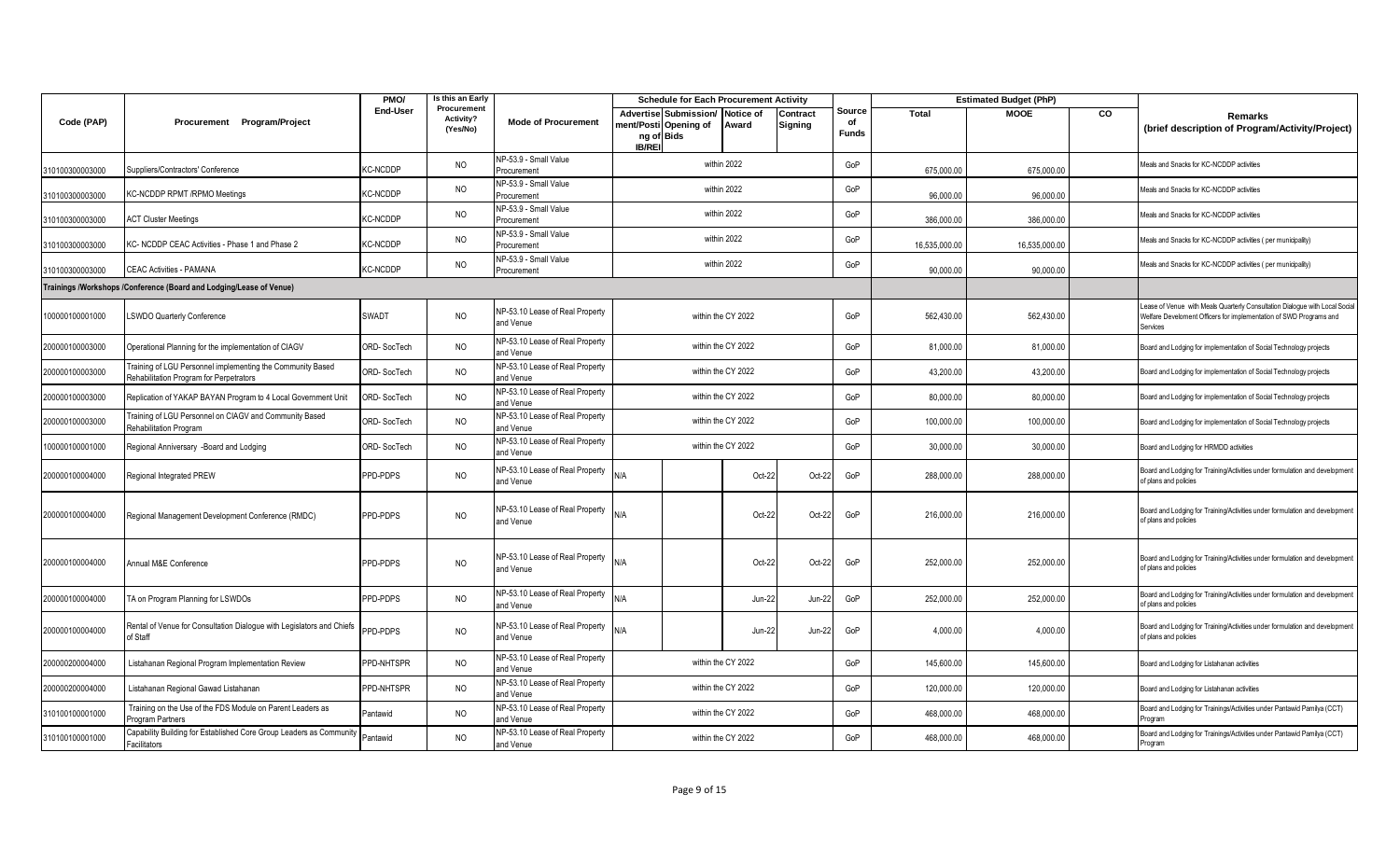|                 |                                                                                                                                                                                                                                      | PMO/                  | is this an Early                     |                                              | <b>Schedule for Each Procurement Activity</b>                                                                              |                              |            | <b>Estimated Budget (PhP)</b> |    |                                                                                    |
|-----------------|--------------------------------------------------------------------------------------------------------------------------------------------------------------------------------------------------------------------------------------|-----------------------|--------------------------------------|----------------------------------------------|----------------------------------------------------------------------------------------------------------------------------|------------------------------|------------|-------------------------------|----|------------------------------------------------------------------------------------|
| Code (PAP)      | Procurement Program/Project                                                                                                                                                                                                          | End-User              | Procurement<br>Activity?<br>(Yes/No) | <b>Mode of Procurement</b>                   | Advertise Submission/<br>Notice of<br>Contract<br>ment/Posti Opening of<br>Award<br>Signing<br>ng of Bids<br><b>IB/REI</b> | Source<br>of<br><b>Funds</b> | Total      | <b>MOOE</b>                   | co | Remarks<br>(brief description of Program/Activity/Project)                         |
| 310100100001000 | Roll-out Training on the Enhanced Youth Development Session (YDS)<br>Module                                                                                                                                                          | Pantawid              | <b>NO</b>                            | NP-53.10 Lease of Real Property<br>and Venue | within the CY 2022                                                                                                         | GoP                          | 378,000.00 | 378,000.00                    |    | Board and Lodging for Trainings/Activities under Pantawid Pamilya (CCT)<br>rogram  |
| 310100100001000 | raining on Financial Literacy: Exploring Opportunities and Financial<br>'roducts                                                                                                                                                     | Pantawid              | <b>NO</b>                            | NP-53.10 Lease of Real Property<br>and Venue | within the CY 2022                                                                                                         | GoP                          | 402,000.00 | 402,000.00                    |    | Board and Lodging for Trainings/Activities under Pantawid Pamilya (CCT)<br>rogram  |
| 310100100001000 | Quality Assurance to Improve Program Service Delivery                                                                                                                                                                                | Pantawid              | <b>NO</b>                            | NP-53.10 Lease of Real Property<br>and Venue | within the CY 2022                                                                                                         | GoP                          | 468,000.00 | 468,000.00                    |    | Board and Lodging for Trainings/Activities under Pantawid Pamilya (CCT)<br>Program |
| 310100100001000 | Skills Enhancement on Effective Communication with New Program<br>Partners/Stakeholders                                                                                                                                              | Pantawid              | <b>NO</b>                            | NP-53.10 Lease of Real Property<br>and Venue | within the CY 2022                                                                                                         | GoP                          | 348,000.00 | 348,000.00                    |    | Board and Lodging for Trainings/Activities under Pantawid Pamilya (CCT)<br>rogram  |
| 310100100001000 | Skills Enhancement for Local Social Welfare and Development Staff on<br>Provision of After Care Services to Transitioning Households                                                                                                 | Pantawid              | <b>NO</b>                            | NP-53.10 Lease of Real Property<br>and Venue | within the CY 2022                                                                                                         | GoP                          | 348,000.00 | 348,000.00                    |    | Board and Lodging for Trainings/Activities under Pantawid Pamilya (CCT)<br>rogram  |
| 310100100002000 | Google Workspace Training                                                                                                                                                                                                            | PD-SLP                | N <sub>O</sub>                       | NP-53.10 Lease of Real Property<br>and Venue | within the CY 2022                                                                                                         | GoP                          | 246,000.00 | 246,000.00                    |    | Board and Lodging for Sustainable Livelihood Trainings/activities                  |
| 310100100002000 | Database Encoding Training                                                                                                                                                                                                           | PD-SLP                | <b>NO</b>                            | NP-53.10 Lease of Real Property<br>and Venue | within the CY 2022                                                                                                         | GoP                          | 246,000.00 | 246,000.00                    |    | Board and Lodging for Sustainable Livelihood Trainings/activities                  |
| 310100100002000 | Data Privacy Reorientation                                                                                                                                                                                                           | PD-SLP                | <b>NO</b>                            | NP-53.10 Lease of Real Property<br>and Venue | within the CY 2022                                                                                                         | GoP                          | 246,000.00 | 246,000.00                    |    | Board and Lodging for Sustainable Livelihood Trainings/activities                  |
| 310100100002000 | <b>Gender Sensitivity Training</b>                                                                                                                                                                                                   | PD-SLP                | <b>NO</b>                            | NP-53.10 Lease of Real Property<br>and Venue | within the CY 2022                                                                                                         | GoP                          | 246,000.00 | 246,000.00                    |    | Board and Lodging for Sustainable Livelihood Trainings/activities                  |
| 320103100001000 | Orientation on Replication of Homecare Support services to Older<br>Persons to Identified LGUs                                                                                                                                       | PSD-Senior            | <b>NO</b>                            | NP-53.10 Lease of Real Property<br>and Venue | within the CY 2022                                                                                                         | GoP                          | 80,000.00  | 80,000.00                     |    | Board and Lodging for Social Pension trainings/activities                          |
| 320103100001000 | Annual Monitoring and Consultation Dialogue (Local Partner<br>Implementers Conference)                                                                                                                                               | PSD-Social<br>Pension | <b>NO</b>                            | NP-53.10 Lease of Real Property<br>and Venue | within the CY 2022                                                                                                         | GoP                          | 454,000.00 | 454,000.00                    |    | Board and Lodging for Social Pension trainings/activities                          |
| 320103100001000 | Senior Citizens Ulirang Nakatatanda Awards cum Recognition on<br>Social Pensioners Achievements cum Stabilization of UNA in LGU's                                                                                                    | PSD-Social<br>Pension | <b>NO</b>                            | NP-53.10 Lease of Real Property<br>and Venue | within the CY 2022                                                                                                         | GoP                          | 500,000.00 | 500,000.00                    |    | Board and Lodging for Social Pension trainings/activities                          |
| 320103100001000 | Regional Social Pension Program Management Office Year-End<br>Performance Review cum Capability Building                                                                                                                             | PSD-Social<br>Pension | N <sub>O</sub>                       | NP-53.10 Lease of Real Property<br>and Venue | within the CY 2022                                                                                                         | GoP                          | 140,000.00 | 140,000.00                    |    | Board and Lodging for Social Pension trainings/activities                          |
| 320104100002000 | ease of Venue Regional PYAP Federation Semestral Meeting                                                                                                                                                                             | PSD-Youth             | <b>NO</b>                            | NP-53.10 Lease of Real Property<br>and Venue | within the CY 2022                                                                                                         | GoP                          | 38,000.00  | 38,000.00                     |    | Board and Lodging for Protective Services Division activities                      |
| 320104100001000 | Adoption Conciousness Celebration cum Media Forum on Adoption                                                                                                                                                                        | <b>SD-ARRS</b>        | <b>NO</b>                            | NP-53.10 Lease of Real Property<br>and Venue | within the CY 2022                                                                                                         | GoP                          | 27,000.00  | 27,000.00                     |    | Board and Lodging for Protective Services Division activities                      |
| 320104100001000 | Learning Session on Case Management of Children for Alternative<br>Parental Care (On-site/On-line Platform)                                                                                                                          | PSD-ARRS              | <b>NO</b>                            | NP-53.10 Lease of Real Property<br>and Venue | within the CY 2022                                                                                                         | GoP                          | 60,000.00  | 60.000.00                     |    | Board and Lodging for Protective Services Division activities                      |
| 320102100001000 | Supplementary Feeding Program (Annual Strategic Planning)                                                                                                                                                                            | PSD-SFP               | <b>NO</b>                            | NP-53.10 Lease of Real Property<br>and Venue | within the CY 2022                                                                                                         | GoP                          | 160,000.00 | 160,000.00                    |    | Board and Lodging for Protective Services Division activities                      |
| 320104100002000 | Regional Consultation with Provincial / City Persons with Disability<br>Focal or PDAO and Federation of Persons with Disability,<br>Parents/Guardian of Children with Disabilities and Persons with<br>Disability in MiMaRoPa Region | PSD-PWD               | <sub>NO</sub>                        | NP-53.10 Lease of Real Property<br>and Venue | within the CY 2022                                                                                                         | GoP                          | 96,000.00  | 96,000.00                     |    | Board and Lodging for Protective Services Division activities                      |
| 320104100002000 | Capability Building of Persons with Disability Affairs Officer (PDAO) on<br>Managing and Implemntation of Program and Services of PDAO<br>Office                                                                                     | PSD-PWD               |                                      | NP-53.10 Lease of Real Property<br>and Venue | within the CY 2022                                                                                                         | GoP                          | 160,000.00 | 160,000.00                    |    | Board and Lodging for Protective Services Division activities                      |
| 320104100002000 | Regional Strategic Planning Workhop                                                                                                                                                                                                  | PSD-PWD               |                                      | NP-53.10 Lease of Real Property<br>and Venue | within the CY 2022                                                                                                         | GoP                          | 76,000.00  | 76,000.00                     |    | Board and Lodging for Protective Services Division activities                      |
| 320104100002000 | General Assembly cum Planning of Regional KALIPI and Women<br>Focal                                                                                                                                                                  | PSD-Women             | <b>NO</b>                            | NP-53.10 Lease of Real Property<br>and Venue | within the CY 2022                                                                                                         | GoP                          | 60.000.00  | 60.000.00                     |    | Board and Lodging for Protective Services Division activities                      |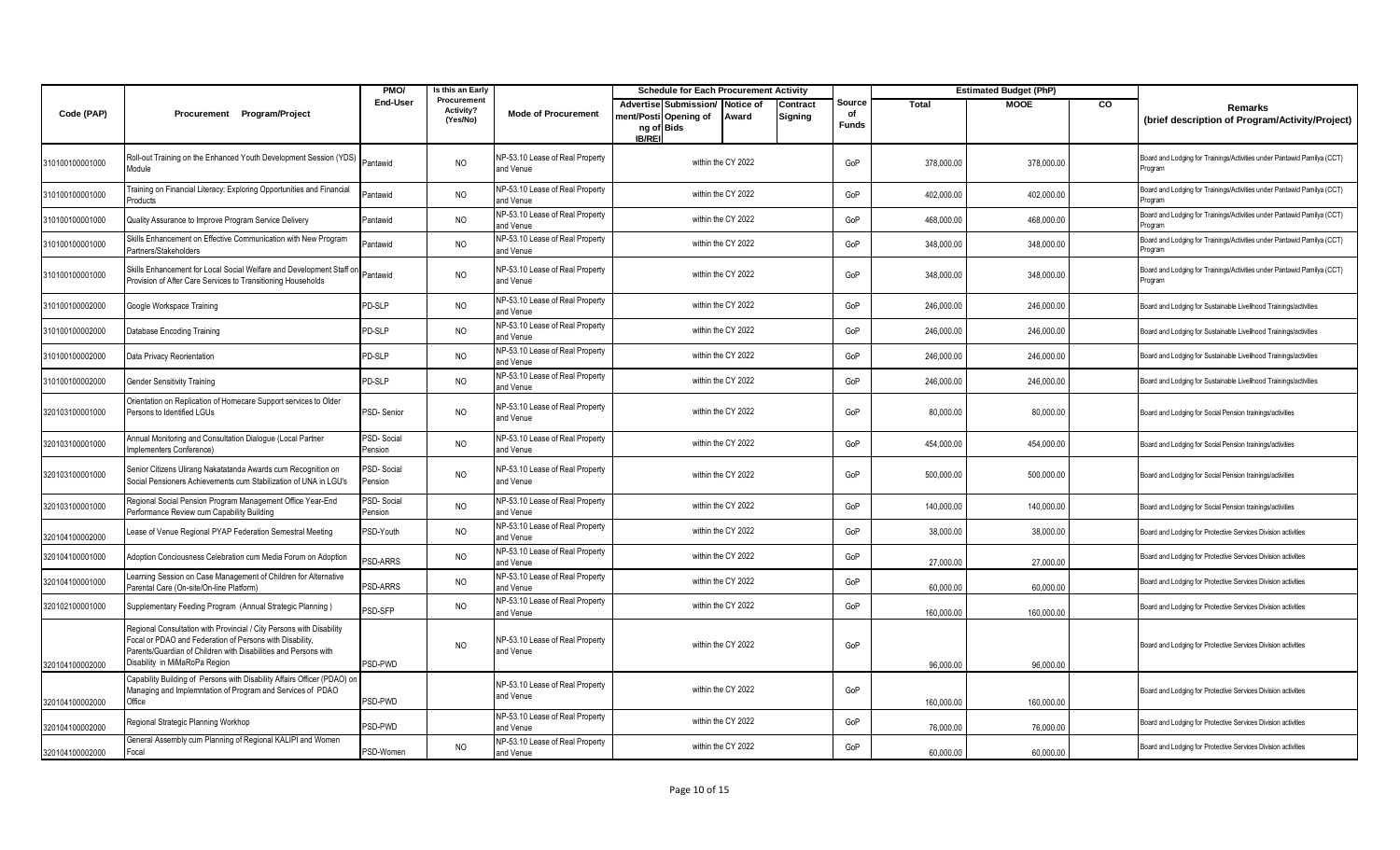|                                              |                                                                                                                                                       | PMO/            | Is this an Early                     |                                              |                                                                              |                    | <b>Schedule for Each Procurement Activity</b> |                     |                              |              | <b>Estimated Budget (PhP)</b> |    |                                                                                                          |
|----------------------------------------------|-------------------------------------------------------------------------------------------------------------------------------------------------------|-----------------|--------------------------------------|----------------------------------------------|------------------------------------------------------------------------------|--------------------|-----------------------------------------------|---------------------|------------------------------|--------------|-------------------------------|----|----------------------------------------------------------------------------------------------------------|
| Code (PAP)                                   | Procurement Program/Project                                                                                                                           | <b>End-User</b> | Procurement<br>Activity?<br>(Yes/No) | <b>Mode of Procurement</b>                   | Advertise Submission/<br>nent/Posti Opening of<br>ng of Bids<br><b>IB/RE</b> |                    | Notice of<br>Award                            | Contract<br>Signing | Source<br>of<br><b>Funds</b> | <b>Total</b> | <b>MOOE</b>                   | CO | Remarks<br>(brief description of Program/Activity/Project)                                               |
| 320104100002000                              | Yakap Bayan Training                                                                                                                                  | PSD-Family      | <b>NO</b>                            | NP-53.10 Lease of Real Property<br>and Venue |                                                                              | within the CY 2022 |                                               |                     | GoP                          | 136,000.00   | 136,000.00                    |    | Board and Lodging for Protective Services Division activities                                            |
| 320104100002000                              | PSD Annual Integrated Program Implementation Review                                                                                                   | <b>PSD</b>      | <b>NO</b>                            | NP-53.10 Lease of Real Property<br>and Venue |                                                                              | within the CY 2022 |                                               |                     | GoP                          | 100,000.00   | 100,000.00                    |    | Board and Lodging for Protective Services Division activities                                            |
| 320101100001000                              | KC TWG Session and Checkpoints                                                                                                                        | <b>KC-NCDDP</b> | <b>NO</b>                            | NP-53.10 Lease of Real Property<br>and Venue |                                                                              | within the CY 2022 |                                               |                     | GoP                          | 742,500.00   | 742,500.00                    |    | Board and Lodging for KC-NCDDP Activities                                                                |
| 330100100001000                              | Camp Coordination and Camp Management, RA 10821 and CFS/WFS<br>Training-MIMAROPA Provinces                                                            | <b>DRMD</b>     | <b>NO</b>                            | NP-53.10 Lease of Real Property<br>and Venue |                                                                              | within the CY 2022 |                                               |                     | GoP                          | 1,616,000.00 | 1,616,000.00                  |    | Board and Lodging for activities/trainings under Disaster Response and<br>Management                     |
| <b>Other Supplies and Materials Expenses</b> |                                                                                                                                                       |                 |                                      |                                              |                                                                              |                    |                                               |                     |                              |              |                               |    |                                                                                                          |
| 100000100001000                              | Plaquez, Frames for DSWD Anniversary                                                                                                                  | <b>HRMDD</b>    | <b>NO</b>                            | NP-53.9 - Small Value<br>Procurement         | N/A                                                                          |                    | Jan-22                                        | Jan-22              | GoP                          | 31,500.00    | 31,500.00                     |    | Purchase of other supplies & materials for Human Resource Development<br>Division activities             |
| 00000100001000                               | <b>Token for DSWD Anniversary Celebration</b>                                                                                                         | <b>HRMDD</b>    | <b>NO</b>                            | NP-53.9 - Small Value<br>Procurement         | N/A                                                                          |                    | Jan-22                                        | Jan-22              | GoP                          | 125,000.00   | 125,000.00                    |    | Purchase of other supplies & materials for Human Resource Development<br>Division activities             |
| 200000100004000                              | Purchase of trophy/plaque for Regional Likha Awards                                                                                                   | PPD-PDPS        | <b>NO</b>                            | NP-53.9 - Small Value<br>Procurement         | N/A                                                                          |                    | Oct-22                                        | Oct-22              | GoP                          | 8,000.00     | 8,000.00                      |    | Purchase of trophy for Regional Likha Awards                                                             |
| 00000100001000                               | Purchase of COVID 19 supplies such as antibacterial solution, liquid<br>hand soap, disinfectant solution                                              | AD              | <b>NO</b>                            | NP-53.9 - Small Value<br>Procurement         | N/A                                                                          |                    | Feb-22                                        | Feb-22              |                              | 60,000.00    | 60,000.00                     |    | Purchase of COVID 19 supplies such as antibacterial solution,<br>liquid hand soap, disinfectant solution |
| 320104100001000                              | Trophies, Plaques, certificate during Ulirang Nakatatanda Awards &<br>Elderly Week Celebration                                                        | PSD-SocPen      | <b>NO</b>                            | NP-53.9 - Small Value<br>Procurement         | N/A                                                                          |                    | Sep-22                                        | Sep-22              | GoP                          | 140,000.00   | 140,000.00                    |    | Purchase of trophies, certificates, corsage, lei, bouquet, decorations for the<br>awarding ceremony      |
| 320102100001000                              | Purchase of plaques, certificate frames, trophies, ribbons, for SFP activities                                                                        | PSD-SFP         | <b>NO</b>                            | NP-53.9 - Small Value<br>Procurement         |                                                                              |                    | within 2022                                   |                     | GoP                          | 250,000.00   | 250,000.00                    |    | Purchase of plaques, certificate frames, trophies for SFP activities                                     |
| 320104100001000                              | lygiene Kit/ Tokens/Other Supplies and Materials -White Cane Safety<br>Day and Cerebral Palsy Week, International Day of Persons with<br>Disabilities | PSD-PWD         | <b>NO</b>                            | NP-53.9 - Small Value<br>Procurement         | N/A                                                                          |                    | $Jul-22$                                      | <b>Jul-22</b>       | GoP                          | 17,300.00    | 17,300.00                     |    | Purchase of certificates, frames, trophies for NDPR Week Celebration                                     |
| 320104100001000                              | Other Supplies and Materials -WORLD AIDS Day/Candle Memorial<br>_ight                                                                                 | PSD-Family      | <b>NO</b>                            | NP-53.9 - Small Value<br>Procurement         | N/A                                                                          |                    | Sep-22                                        | Sep-22              | GoP                          | 10,000.00    | 10,000.00                     |    | Purchase of other supplies and materials for WORLD AIDS Day and<br>Candlelight Memorial                  |
| 320104100001000                              | Other Supplies and Materials /Tokens- World Day Against Trafficking                                                                                   | PSD-RPPTP       | <b>NO</b>                            | NP-53.9 - Small Value<br>Procurement         | N/A                                                                          |                    | Sep-22                                        | Sep-22              | GoP                          | 13,700.00    | 13,700.00                     |    | Purchase of other supplies and materials for WORLD AIDS Day and<br>Candlelight Memorial                  |
| 310100100001000                              | Purchase of other supplies and materials for Pantawid Pamilya<br>activities                                                                           | Pantawid        | <b>NO</b>                            | NP-53.9 - Small Value<br>Procurement         |                                                                              |                    | within 2022                                   |                     | GoP                          | 120,000.00   | 120,000.00                    |    | Purchase of other supplies & materials for Pantwaid Pamilya activities                                   |
| 320101100001000                              | Purchase of other supplies and materials for MYC Celebrations                                                                                         | <b>MYC</b>      | <b>NO</b>                            | NP-53.9 - Small Value<br>Procurement         |                                                                              |                    | within 2022                                   |                     | GoP                          | 20,000.00    | 20,000.00                     |    | Purchase of other supplies and materials for MYC Celebrations                                            |
| 330100100001000                              | Purchase of water proof /dry bag and DRMD ID Lace and lanyard                                                                                         | <b>DRMD</b>     | <b>NO</b>                            | NP-53.9 - Small Value<br>Procurement         | N/A                                                                          |                    | Feb-22                                        | Feb-22              | GoP                          | 12,600.00    | 12,600.00                     |    | Purchase of dry bag and lanyard for disaster use                                                         |
| 330100100001000                              | Purchase of reflectorized vest for DRMD use                                                                                                           | <b>DRMD</b>     | <b>NO</b>                            | NP-53.9 - Small Value<br>Procurement         | N/A                                                                          |                    | Mar-22                                        | Mar-22              | GoP                          | 12,000.00    | 12,000.00                     |    | Purchase of reflectorized vest for DRMD use                                                              |
| 330100100001000                              | Purchase of price tag labeller and price tag sticker for DRMD use                                                                                     | <b>ORMD</b>     | <b>NO</b>                            | NP-53.9 - Small Value<br>Procurement         |                                                                              |                    | within 2022                                   |                     | GoP                          | 54,000.00    | 54,000.00                     |    | Purchase of price tag labeller and price tag sticker for DRMD use                                        |
| 320101100001000                              | Purchase of Janitorial, electrical and plumbing supplies                                                                                              | <b>MYC</b>      | <b>NO</b>                            | NP-53.9 - Small Value<br>Procurement         | N/A                                                                          |                    | Feb-22                                        | Feb-22              | GoP                          | 94,280.00    | 94,280.00                     |    | Purchase of janitorial, electrical and Ipumbing supplies in<br>MIMAROPA Youth Center                     |
| 320101100001000                              | Purchase of kitchen utensils and kitchenwares                                                                                                         | <b>MYC</b>      | <b>NO</b>                            | NP-53.9 - Small Value<br>Procurement         | N/A                                                                          |                    | Feb-22                                        | Feb-22              | GoP                          | 32,225.00    | 32,225.00                     |    | Purchas of kitchen utensils and kitchenwares                                                             |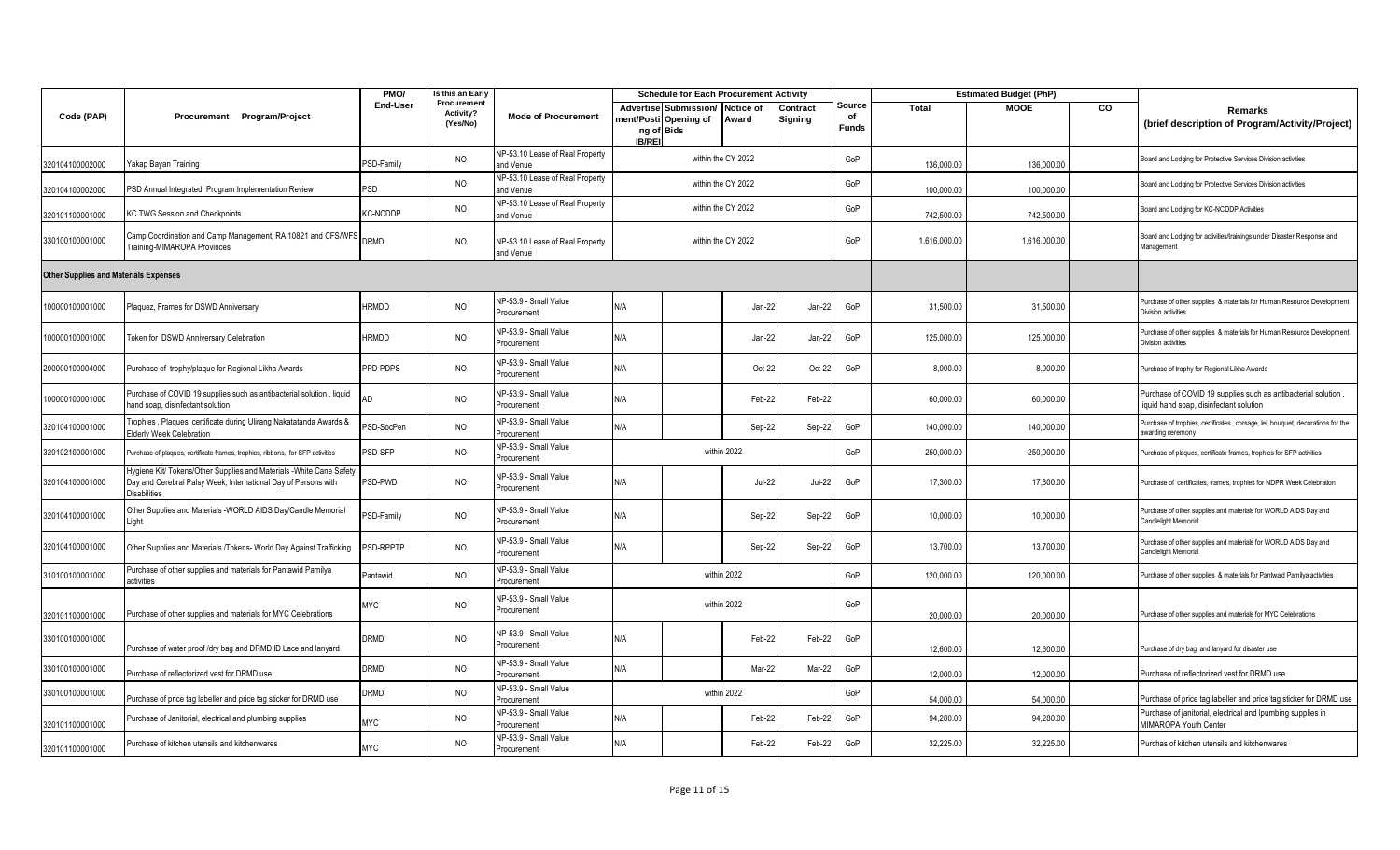|                 |                                                                                                                           | PMO/                  | Is this an Early                     |                                      |                             | <b>Schedule for Each Procurement Activity</b>  |                    |                     |                              |              | <b>Estimated Budget (PhP)</b> |    |                                                                                                                   |
|-----------------|---------------------------------------------------------------------------------------------------------------------------|-----------------------|--------------------------------------|--------------------------------------|-----------------------------|------------------------------------------------|--------------------|---------------------|------------------------------|--------------|-------------------------------|----|-------------------------------------------------------------------------------------------------------------------|
| Code (PAP)      | Procurement Program/Project                                                                                               | <b>End-User</b>       | Procurement<br>Activity?<br>(Yes/No) | <b>Mode of Procurement</b>           | ng of Bids<br><b>IB/REI</b> | Advertise Submission/<br>ment/Posti Opening of | Notice of<br>Award | Contract<br>Signing | Source<br>of<br><b>Funds</b> | <b>Total</b> | <b>MOOE</b>                   | CO | Remarks<br>(brief description of Program/Activity/Project)                                                        |
| 330100100001000 | Purchase of other supplies and materials expenses (Adjustable<br>Temperature Soldering Tool, Tester, Screwdriver)         | PPD-ICTMS             | <b>NO</b>                            | NP-53.9 - Small Value<br>Procurement | N/A                         |                                                | Mar-22             | Mar-22              | GoP                          | 200,000.00   | 200,000.00                    |    | Purchase of other supplies and materials expenses (Adjustable<br>Temperature Soldering Tool, Tester, Screwdriver) |
|                 | <b>Printing /Binding /Publication Expenses)- Advocacy</b>                                                                 |                       |                                      |                                      |                             |                                                |                    |                     |                              |              |                               |    |                                                                                                                   |
| 310100100001000 | Production of AVP                                                                                                         | Pantawid              | <b>NO</b>                            | NP-53.9 - Small Value<br>Procurement | N/A                         |                                                | May-22             | May-22              | GoP                          | 120,000.00   | 120,000.00                    |    | Production of Pantawid advocacy collaterals                                                                       |
| 310100100001000 | Printing of Grievance Forms and BUS Forms(72 municipalities)                                                              | Pantawid              | <b>NO</b>                            | NP-53.9 - Small Value<br>Procurement | N/A                         |                                                | May-22             | May-22              | GoP                          | 209,000.00   | 209,000.00                    |    | Printing of Pantawid forms                                                                                        |
| 310100100001000 | Production of E-FDS Material                                                                                              | Pantawid              | <b>NO</b>                            | NP-53.9 - Small Value<br>Procurement | N/A                         |                                                | May-22             | May-22              | GoP                          | 826,800.00   | 826,800.00                    |    | Printing of Pantawid advocacy materials                                                                           |
| 310100100001000 | Printing of tarpaulin - (Systems Update, IP/GAD, Finance/Cash<br>Grants)                                                  | Pantawid              | <b>NO</b>                            | NP-53.9 - Small Value<br>Procurement | N/A                         |                                                | Oct-22             | Oct-22              | GoP                          | 112,000.00   | 112,000.00                    |    | Printing of Pantawid advocacy materials                                                                           |
| 310100100001000 | Printing Tarpaulin - Voter's Education                                                                                    | Pantawid              | <b>NO</b>                            | NP-53.9 - Small Value<br>Procurement | N/A                         |                                                | Aug-22             | Aug-22              | GoP                          | 331,250.00   | 331,250.00                    |    | Printing of Pantawid advocacy materials                                                                           |
| 310100100001000 | Printing of Leaflets (IPD/CMU)                                                                                            | Pantawid              | NO                                   | NP-53.9 - Small Value<br>Procurement | N/A                         |                                                | Jun-22             | Jun-22              | GoP                          | 407,000.00   | 407,000.00                    |    | Printing of Pantawid advocacy materials                                                                           |
| 310100100001000 | Printing of Success Stories Booklet                                                                                       | Pantawid              | <b>NO</b>                            | NP-53.9 - Small Value<br>Procurement | N/A                         |                                                | $Jun-22$           | <b>Jun-22</b>       | GoP                          | 142,500.00   | 142,500.00                    |    | Printing of Pantawid advocacy materials                                                                           |
| 310100100001000 | Printing of Bene-Vlogger Tarpaulin/( Best Parent Leader/Most<br>Innovative/Media Tour)                                    | Pantawid              | <b>NO</b>                            | NP-53.9 - Small Value<br>Procurement | N/A                         |                                                | Jun-22             | <b>Jun-22</b>       | GoP                          | 8,500.00     | 8,500.00                      |    | Printing of Pantawid advocacy materials                                                                           |
| 310100100001000 | Production of Customized Notebook                                                                                         | Pantawid              | <b>NO</b>                            | NP-53.9 - Small Value<br>Procurement | N/A                         |                                                | Jun-22             | <b>Jun-22</b>       | GoP                          | 37,500.00    | 37,500.0                      |    | Printing of Pantawid advocacy materials                                                                           |
| 310100100001000 | Purchase of Plaques (for various contests)                                                                                | Pantawid              | <b>NO</b>                            | NP-53.9 - Small Value<br>Procurement | N/A                         |                                                | Jun-22             | <b>Jun-22</b>       | GoP                          | 22,500.00    | 22,500.00                     |    | Printing of Pantawid advocacy materials                                                                           |
| 310100100001000 | Printing and Delivery of SWDI Forms/GIS                                                                                   | Pantawid              | <b>NO</b>                            | Competitive Bidding                  | Mar-2                       | Apr-2                                          | Apr-22             | Apr-2               | GoP                          | 1,001,535.00 | 1,001,535.0                   |    | Printing of Pantawid advocacy materials                                                                           |
| 310100100001000 | Printing and Delivery of Pantawid Modules                                                                                 | Pantawid              | NO.                                  | Competitive Bidding                  | Mar-2                       | Apr-22                                         | Apr-22             | Apr-22              | GoP                          | 21,600.00    | 21,600.0                      |    | Printing of Pantawid advocacy materials                                                                           |
| 320104100001000 | Adoption Tshirt, ID Lace, Umbrella and Poster                                                                             | <b>PSD-ARRS</b>       | <b>NO</b>                            | NP-53.9 - Small Value<br>Procurement | N/A                         |                                                | Feb-22             | Feb-22              | GoP                          | 50,000.00    | 50,000.00                     |    | Adoption Advocacy Materials Development                                                                           |
| 320104100001000 | ID issuance to Licensed Foster Parents/Compendium of Succesful<br><b>Adoption Stories</b>                                 | <b>PSD-ARRS</b>       | <b>NO</b>                            | NP-53.9 - Small Value<br>Procurement | N/A                         |                                                | Feb-22             | Feb-22              | GoP                          | 9.600.00     | 9,600.0                       |    | Adoption Advocacy Materials Development                                                                           |
| 320102100001000 | Production /Printing of SFP advocacy materials (IEC materials/ T-<br>shirt/Bag/Leaflets/tarpaulins/mugs/campaign banners) | PSD-SFP               | <b>NO</b>                            | NP-53.9 - Small Value<br>Procurement | N/A                         |                                                | within CY 2022     |                     | GoP                          | 83,400.00    | 83,400.00                     |    | Production /Printing of SFP advocacy materials (IEC materials/ T<br>shirt/Bag/Leaflets/tarpaulins/mugs)           |
| 320103100001000 | Production and printing of forms, posters, leaflets, tarpaulins amd other<br>Social Pension materials                     | PSD-Social<br>Pension | <b>NO</b>                            | NP-53.9 - Small Value<br>Procurement | N/A                         |                                                | within CY 2022     |                     | GoP                          | 221,250.00   | 221,250.00                    |    | Production and printing of forms, posters, leaflets, tarpaulins amd<br>other Social Pension materials             |
| 320104100001000 | Printing of tarpaulin and advocacy collaterals for Womens Month<br>Celebration                                            | PSD-Women             | <b>NO</b>                            | NP-53.9 - Small Value<br>Procurement | N/A                         |                                                | Feb-22             | Feb-22              | GoP                          | 15,000.00    | 15,000.00                     |    | Purchase of advocacy shirts and taraulin for Womens Month Celebration                                             |
| 320104100001000 | Printing of Tarpaulin/ Advocacy T-shirt for National Disability<br>Prevention Week                                        | <b>SD-PWD</b>         | <b>NO</b>                            | NP-53.9 - Small Value<br>Procurement | N/A                         |                                                | Mar-22             | Mar-22              |                              | 25,000.00    | 25,000.00                     |    | Printing of Tarpaulin/ Advocacy T-shirt for National Disability<br>Prevention Week                                |
| 320104100001000 | Production/Printing of Tshirts-AIDS Candleight Memorial and World<br>AIDS Day                                             | <b>PSD-PLHIV</b>      | <b>NO</b>                            | NP-53.9 - Small Value<br>Procurement | N/A                         |                                                | Mar-22             | Mar-22              | GoP                          | 15,000.00    | 15,000.00                     |    | Production/Printing of leaflets for World AIDS Day                                                                |
| 320105100003000 | Production of advocacy jacket for International Day against Trafficking                                                   | PSD-RRPTP             | <b>NO</b>                            | NP-53.9 - Small Value<br>Procurement | N/A                         |                                                | Mar-22             | Mar-22              | GoP                          | 26,188.00    | 26,188.00                     |    | Purchase ad printing of advocacy jacket for International Day agains<br>Trafficking                               |
| 320105100003000 | Printing of poster for AIDS Candlelight Memorial and World AIDS Day                                                       | PSD-PLHIV             | <b>NO</b>                            | NP-53.9 - Small Value<br>Procurement | N/A                         |                                                | Oct-22             | Oct-22              | GoP                          | 12,000.00    | 12,000.00                     |    | Printing of Poster                                                                                                |
| 320104100001000 | Production and printing of advocacy materials for Alternative Parental<br>Care                                            | <b>SD-ARRS</b>        | <b>NO</b>                            | NP-53.9 - Small Value<br>Procurement | N/A                         |                                                | Mar-22             | Mar-22              | GoP                          | 50.000.00    | 50.000.00                     |    | Printing of advocacy materials for Alternative Parental Care                                                      |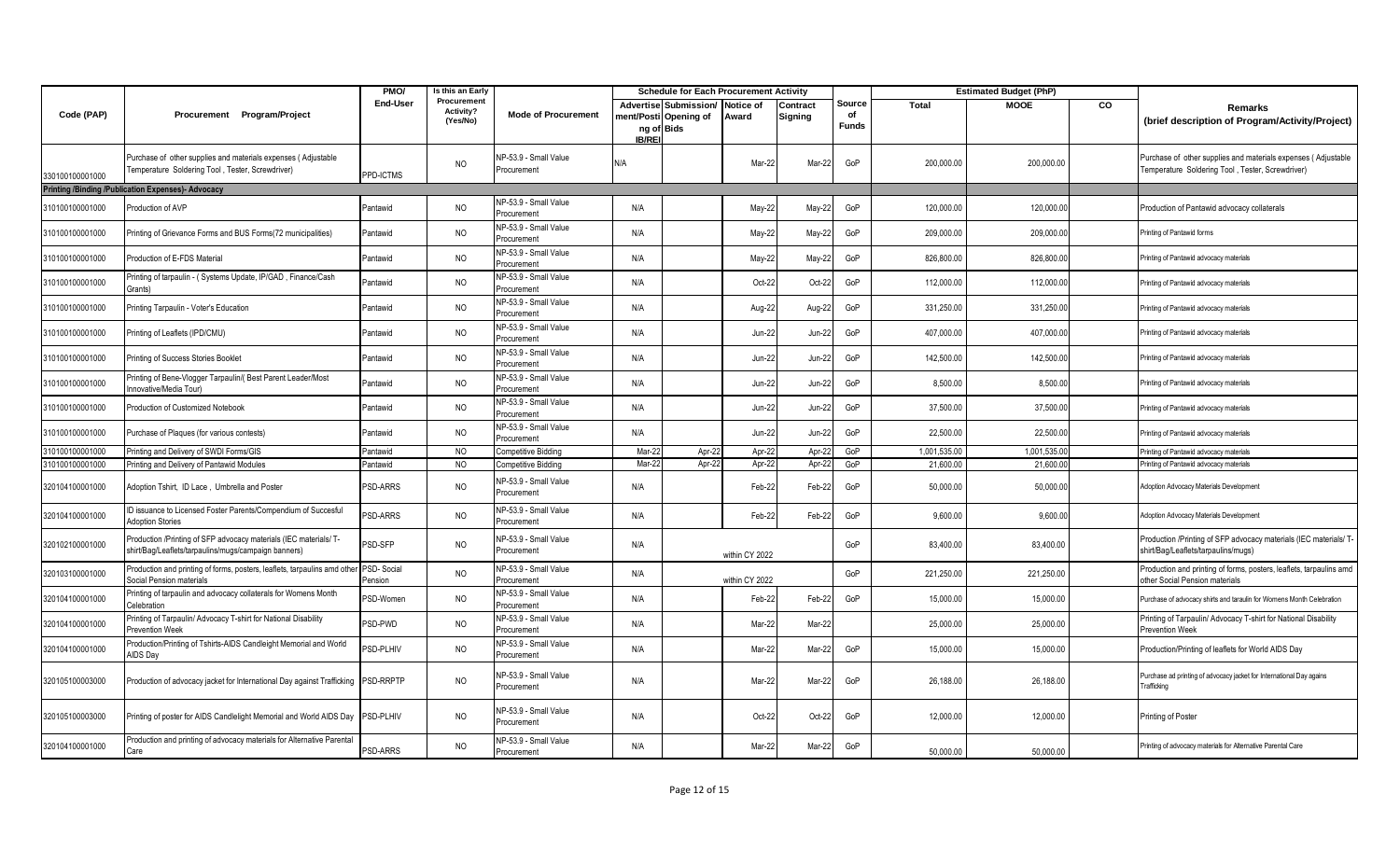|                               |                                                                                                                           | PMO/            | Is this an Early                     |                                      | <b>Schedule for Each Procurement Activity</b> |                                                              |                    |                     |                              |                | <b>Estimated Budget (PhP)</b> |    |                                                                                                                            |
|-------------------------------|---------------------------------------------------------------------------------------------------------------------------|-----------------|--------------------------------------|--------------------------------------|-----------------------------------------------|--------------------------------------------------------------|--------------------|---------------------|------------------------------|----------------|-------------------------------|----|----------------------------------------------------------------------------------------------------------------------------|
| Code (PAP)                    | Procurement Program/Project                                                                                               | <b>End-User</b> | Procurement<br>Activity?<br>(Yes/No) | <b>Mode of Procurement</b>           | <b>IB/REI</b>                                 | Advertise Submission/<br>nent/Posti Opening of<br>ng of Bids | Notice of<br>Award | Contract<br>Signing | Source<br>of<br><b>Funds</b> | Total          | <b>MOOE</b>                   | CO | Remarks<br>(brief description of Program/Activity/Project)                                                                 |
| 200000100004000               | Advocacy T-shirts for Technical Sharing Session with Pre-marriage<br><b>Counselors and ABSNET</b>                         | PPD-SS          | <b>NO</b>                            | NP-53.9 - Small Value<br>Procurement | N/A                                           |                                                              | Mar-22             | Mar-22              | GoP                          | 102,500.00     | 102,500.00                    |    | Printing of advocacy materials for Standards activities                                                                    |
| 200000100004000               | Advocacy Materials for Capability Building for CDWs/Accreditors on<br>the new ECCD tools (RLA Brochures, Document holder) | PPD-SS          | <b>NO</b>                            | NP-53.9 - Small Value<br>Procurement | within CY 2022                                |                                                              |                    |                     | GoP                          | 120,000.00     | 120,000.00                    |    | Printing of advocacy materials for Child Development Workers/ Accreditors                                                  |
| 310100100002000               | Supply and Delivery of Advocacy Materials of SLP (Tarpaulin, Leaflet,<br>Brochure, Factsheet, Booklet)                    | SLP             | <b>NO</b>                            | NP-53.9 - Small Value<br>Procurement | within CY 2022                                |                                                              |                    |                     | GoP                          | 194,900.00     | 194,900.00                    |    | SLP advocacy materials                                                                                                     |
| <b>Food Supplies Expenses</b> |                                                                                                                           |                 |                                      |                                      |                                               |                                                              |                    |                     |                              |                |                               |    |                                                                                                                            |
| 320101100001000               | /egetables supplies for Youth Center                                                                                      | <b>MYC</b>      | <b>NO</b>                            | NP-53.9 - Small Value<br>Procurement | N/A                                           |                                                              | $Jan-22$           | Jan-22              | GoP                          | 681.000.00     | 681.000.00                    |    | Supply and Delivery of food items for MIMAROPA Youth Center                                                                |
| 320101100001000               | Supply and Delivery of Rice for Youth Center                                                                              | <b>MYC</b>      | <b>NO</b>                            | NP-53.5 Agency-to-Agency             | N/A                                           |                                                              | Jan-22             | Jan-22              | GoP                          | 81,000.00      | 81,000.00                     |    | Supply and Delivery of food items for MIMAROPA Youth Center                                                                |
| 320101100001000               | Fish and other Sea food Products for Youth Center                                                                         | <b>MYC</b>      | <b>NO</b>                            | NP-53.9 - Small Value<br>Procurement | N/A                                           |                                                              | Jan-22             | Jan-22              | GoP                          | 703,500.00     | 703,500.00                    |    | Supply and Delivery of food items for MIMAROPA Youth Center                                                                |
| 320101100001000               | Meat and Poultry Product for Youth Center                                                                                 | <b>MYC</b>      | <b>NO</b>                            | NP-53.9 - Small Value<br>Procurement | N/A                                           |                                                              | Jan-22             | Jan-22              | GoP                          | 736,400.00     | 736,400.00                    |    | Supply and Delivery of food items for MIMAROPA Youth Center                                                                |
| 320101100001000               | Snacks /Bread/Biscuits for Youth Center                                                                                   | <b>MYC</b>      | <b>NO</b>                            | NP-53.9 - Small Value<br>Procurement | N/A                                           |                                                              | Jan-22             | Jan-22              | GoP                          | 91,140.00      | 91,140.00                     |    | Supply and Delivery of food items for MIMAROPA Youth Center                                                                |
| 320101100001000               | Fruits for Youth Center                                                                                                   | <b>MYC</b>      | <b>NO</b>                            | NP-53.9 - Small Value<br>Procurement | N/A                                           |                                                              | Jan-22             | Jan-22              | GoP                          | 169,950.00     | 169,950.00                    |    | Supply and Delivery of food items for MIMAROPA Youth Center                                                                |
| 320101100001000               | Groceries for Youth Center                                                                                                | <b>MYC</b>      | <b>NO</b>                            | NP-53.9 - Small Value<br>Procurement | N/A                                           |                                                              | Jan-22             | Jan-22              | GoP                          | 527,310.00     | 527,310.00                    |    | Supply and Delivery of food items for MIMAROPA Youth Center                                                                |
| 320101100001000               | Food for Special Occasions                                                                                                | <b>MYC</b>      | <b>NO</b>                            | NP-53.9 - Small Value<br>Procurement | N/A                                           |                                                              | Jan-22             | Jan-22              | GoP                          | 112,020.00     | 112,020.00                    |    | Supply and Delivery of food items for MIMAROPA Youth Center                                                                |
| <b>Subsidies-Others</b>       |                                                                                                                           |                 |                                      |                                      |                                               |                                                              |                    |                     |                              |                |                               |    |                                                                                                                            |
| 320102100001000               | Supply and Delivery of Various Food Items for Supplementary Feeding<br>Program                                            | PSD-SFP         | <b>NO</b>                            | Competitive Bidding                  | Mar-22                                        | Apr-22                                                       | Apr-22             | Apr-22              | GoP                          | 122,427,240.00 | 122,427,240.00                |    | Supply and Delivery of Various Food Items for Supplementary Feeding<br>Program (Procurement will be done per municipality) |
| 320102100001000               | Supply and Delivery of Rice for Supplementary Feeding Program                                                             | PSD-SFP         | <b>NO</b>                            | NP-53.5 Agency-to-Agency             | N/A                                           | Apr-22                                                       | Apr-22             | Apr-22              | GoP                          | 18,834,960.00  | 18,834,960.00                 |    | Supply and Delivery of Rice for Supplementary Feeding Program<br>Procurement will be done per municipality                 |
| 320104100002000               | Provision of hygiene kits for RPPTP victims                                                                               | PSD-RPPTP       | <b>NO</b>                            | NP-53.9 - Small Value<br>Procurement | within 2022                                   |                                                              |                    |                     |                              | 20,000.00      | 20,000.00                     |    | Provision of hygiene kits for RPPTP victims                                                                                |
| 320101100001000               | Hygiene Kit/Personal Care for Residents in Youth Center                                                                   | <b>MYC</b>      | NO                                   | NP-53.9 - Small Value<br>Procurement | N/A                                           |                                                              | Jan-22             | Jan-22              | GoP                          | 588,270.00     | 588,270.00                    |    | Subsidies -MIMAROPA Youth Center                                                                                           |
| 320101100001000               | Personal Care Supplies of Residents in Youth Center                                                                       | MYC             | <b>NO</b>                            | NP-53.9 - Small Value<br>Procurement | N/A                                           |                                                              | $Jan-22$           | Jan-22              | GoP                          | 292.060.00     | 292.060.00                    |    | Subsidies -MIMAROPA Youth Center                                                                                           |
| 320101100001000               | Homelife Supplies for Residents in Youth Center                                                                           | <b>MYC</b>      | <b>NO</b>                            | NP-53.9 - Small Value<br>Procurement | N/A                                           |                                                              | Jan-22             | Jan-22              | GoP                          | 295,635.00     | 295,635.00                    |    | Subsidies -MIMAROPA Youth Center                                                                                           |
| 320101100001000               | School Supplies of Residents in Youth Center                                                                              | <b>MYC</b>      | <b>NO</b>                            | NP-53.9 - Small Value<br>Procurement | N/A                                           |                                                              | Jan-22             | Jan-22              | GoP                          | 24,480.00      | 24,480.00                     |    | Subsidies -MIMAROPA Youth Center                                                                                           |
| 320101100001000               | School Bag and Uniform of Residents in Youth Center                                                                       | MYC             | <b>NO</b>                            | NP-53.9 - Small Value<br>Procurement | N/A                                           |                                                              | Jan-22             | Jan-22              |                              | 97,920.00      | 97,920.00                     |    | Subsidies -MIMAROPA Youth Center                                                                                           |
| 320101100001000               | Medical and Dental Service Provider for Residents in Youth Center                                                         | MYC             | NO                                   | NP-53.9 - Small Value<br>Procurement | within CY 2022                                |                                                              |                    |                     | GoP                          | 400,000.00     | 400,000.00                    |    | Subsidies -MIMAROPA Youth Center                                                                                           |
| 320101100001000               | Insurance for Residents in Youth Center                                                                                   | <b>MYC</b>      | <b>NO</b>                            | <b>Direct Contracting</b>            | within CY 2022                                |                                                              |                    |                     | GoP                          | 49,400.00      | 49,400.00                     |    | Subsidies -MIMAROPA Youth Center                                                                                           |
|                               |                                                                                                                           |                 |                                      | NP-53.9 - Small Value<br>Procurement |                                               |                                                              |                    |                     | GoP                          |                |                               |    | Subsidies -MIMAROPA Youth Center                                                                                           |
| 320101100001000               | Starter Package for MYC Residents                                                                                         | MYC             | <b>NO</b>                            |                                      | within CY 2022                                |                                                              |                    |                     |                              | 20.000.00      | 20,000.00                     |    |                                                                                                                            |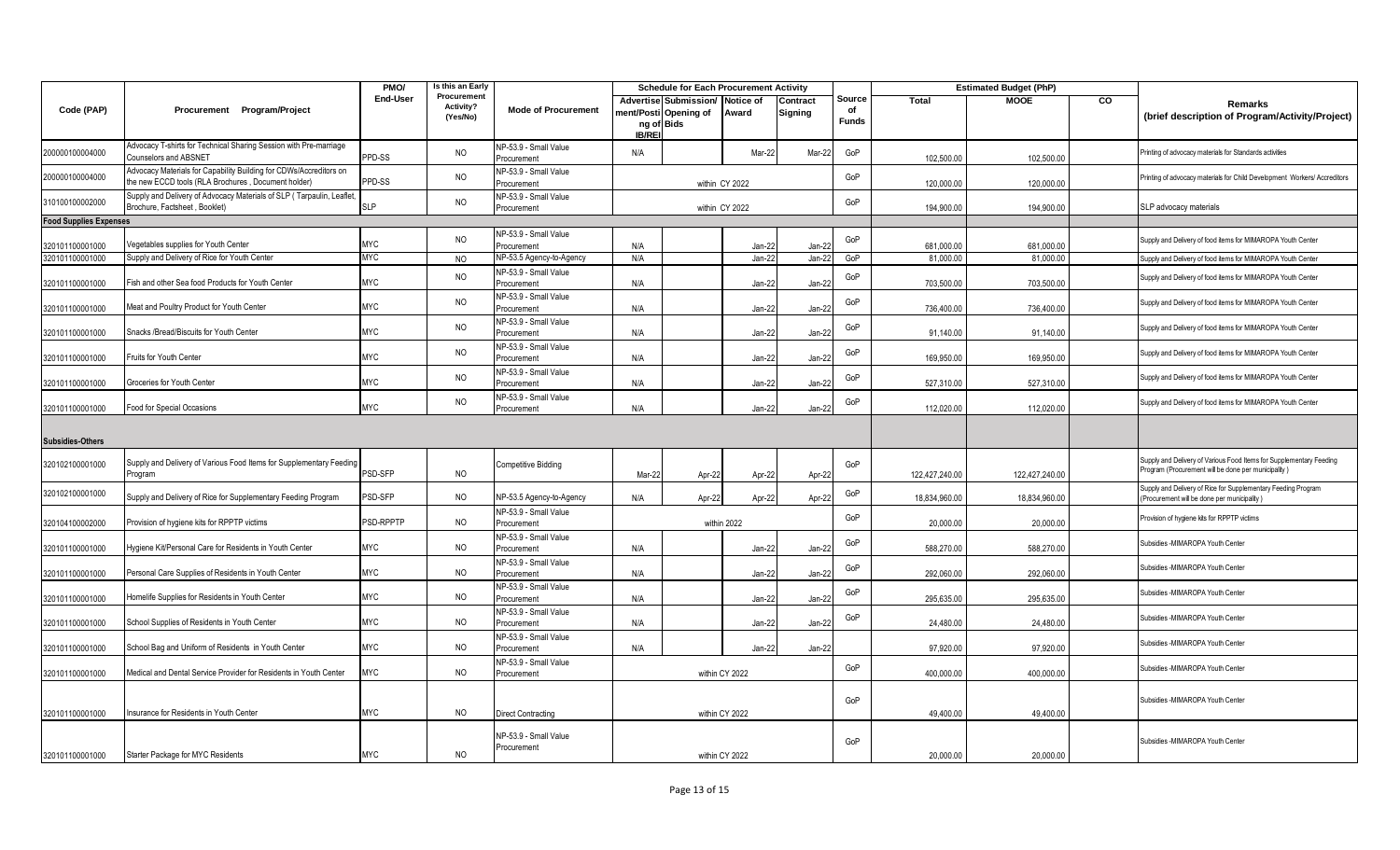|                                    |                                                                                                                                                 | PMO/             | Is this an Early                     |                                      | <b>Schedule for Each Procurement Activity</b> |                                                |                    |                     |                              |               | <b>Estimated Budget (PhP)</b> |    |                                                                                                                                                |
|------------------------------------|-------------------------------------------------------------------------------------------------------------------------------------------------|------------------|--------------------------------------|--------------------------------------|-----------------------------------------------|------------------------------------------------|--------------------|---------------------|------------------------------|---------------|-------------------------------|----|------------------------------------------------------------------------------------------------------------------------------------------------|
| Code (PAP)                         | Procurement Program/Project                                                                                                                     | <b>End-User</b>  | Procurement<br>Activity?<br>(Yes/No) | <b>Mode of Procurement</b>           | ng of Bids<br><b>IB/REI</b>                   | Advertise Submission/<br>nent/Posti Opening of | Notice of<br>Award | Contract<br>Signing | Source<br>of<br><b>Funds</b> | Total         | <b>MOOE</b>                   | CO | Remarks<br>(brief description of Program/Activity/Project)                                                                                     |
| <b>Welfare Goods Expenses</b>      |                                                                                                                                                 |                  |                                      |                                      |                                               |                                                |                    |                     |                              |               |                               |    |                                                                                                                                                |
| 330100100001000                    | Purchase of Stockpile ncluding rice available at any given time for<br>disaster operations                                                      | DRMD             | <b>NO</b>                            | NP-53.2 Emergency Cases              | within CY 2022                                |                                                |                    |                     |                              | 19,685,600.00 | 19,685,600.00                 |    | Purchase of stockpile for disaster operations at any time                                                                                      |
| 330100100001000                    | Family Food Packs for disaster operations                                                                                                       | DRMD             | N <sub>O</sub>                       | NP-53.2 Emergency Cases              | within CY 2022                                |                                                |                    |                     |                              | 12,540,000.00 | 12,540,000.00                 |    | Purchase of family food packs for disaster operations at any time                                                                              |
| 330100100001000                    | Hygiene Kit for disaster operations                                                                                                             | DRMD             | <b>NO</b>                            | NP-53.2 Emergency Cases              | within CY 2022                                |                                                |                    |                     |                              | 2,680,500.00  | 2,680,500.00                  |    | Purchase of non-food items at any given time during disaster operations                                                                        |
| 330100100001000                    | Sleeping Kit for disaster operations                                                                                                            | DRMD             | <b>NO</b>                            | NP-53.2 Emergency Cases              | within CY 2022                                |                                                |                    |                     |                              | 1,136,625.00  | 1,136,625.00                  |    | Purchase of non-food items at any given time during disaster operations                                                                        |
| 330100100001000                    | Family Clothing Kit for disaster operations                                                                                                     | DRMD             | <b>NO</b>                            | NP-53.2 Emergency Cases              | within CY 2022                                |                                                |                    |                     | GoP                          | 3,450,000.00  | 3,450,000.00                  |    | Purchase of non-food items at any given time during disaster operations                                                                        |
| 330100100001000                    | Kitchen Kit for disaster operations                                                                                                             | <b>DRMD</b>      | <b>NO</b>                            | NP-53.2 Emergency Cases              | within CY 2022                                |                                                |                    |                     |                              | 1.137.000.00  | 1,137,000.00                  |    | Purchase of non-food items at any given time during disaster operations                                                                        |
| <b>Drugs and Medicine Expenses</b> |                                                                                                                                                 |                  |                                      |                                      |                                               |                                                |                    |                     |                              |               |                               |    |                                                                                                                                                |
| 320101100001000                    | Medicines for Residents in Youth Center                                                                                                         | <b>MYC</b>       | <b>NO</b>                            | NP-53.9 - Small Value<br>Procurement | within CY 2022                                |                                                |                    |                     | GoP                          | 33,872.00     | 33,872.00                     |    | Purchase of medicines for Youth Center                                                                                                         |
| 100000100001000                    | Purchase of Vitamins for DSWD staff                                                                                                             | HRMDD            | <b>NO</b>                            | NP-53.9 - Small Value<br>Procurement | N/A                                           |                                                | Feb-22             | Feb-22              | GoP                          | 500.000.00    | 500,000.00                    |    | Provision of 1,000 bottles of Vitamins for DSWD staff                                                                                          |
| 330100100001000                    | Purchase of various medicines for DRMD use                                                                                                      | DRMD             | <b>NO</b>                            | NP-53.9 - Small Value<br>Procurement | within CY 2022                                |                                                |                    |                     |                              | 96,000.00     | 96,000.00                     |    | Purchase of various medicines for DRMD use                                                                                                     |
|                                    | Medical, Dental and Laboratory Supplies Expenses                                                                                                |                  |                                      |                                      |                                               |                                                |                    |                     |                              |               |                               |    |                                                                                                                                                |
| 330100100001000                    | Purchase of various medical supplies                                                                                                            | Drmd             | <b>NO</b>                            | NP-53.9 - Small Value<br>Procurement | within CY 2022                                |                                                |                    |                     | GoP                          | 248,320.00    | 248,320.00                    |    | Purchase of various medical supplies expenses for DSWD staff                                                                                   |
| 330100100001000                    | Purchase of various medical supplies for KC implementation                                                                                      | KC-NCDDP         | <b>NO</b>                            | NP-53.9 - Small Value<br>Procurement | within CY 2022                                |                                                |                    |                     |                              | 192,000.00    | 192,000.00                    |    | Purchase of various medical supplies for KC implementation                                                                                     |
| 330100100001000                    | Purchase of hygiene kit for various Pantawid trainings                                                                                          | Pantawid         | <b>NO</b>                            | NP-53.9 - Small Value<br>Procurement | within CY 2022                                |                                                |                    |                     | GoP                          | 59,700.00     | 59,700.00                     |    | Purchase of various medical supplies expenses for hygiene kit                                                                                  |
| 100000100001000                    | Purchase of COVID 19 related supplies for staff                                                                                                 | HRMDD            | <b>NO</b>                            | NP-53.9 - Small Value<br>Procurement | Feb-22<br>Feb-22<br>N/A                       |                                                |                    |                     | GoP                          | 352,000.00    | 352,000.00                    |    | Provision of COVID 19 related medical supplies for staff                                                                                       |
| 320103100001000                    | Purchase of Medical Supplies necessary for payout (Including PPE,<br>Mask, Gloves, Alcohol)                                                     | SD-SocPen        | <b>NO</b>                            | NP-53.9 - Small Value<br>Procurement | Jan-22<br>$Jan-22$<br>N/A                     |                                                |                    |                     | GoP                          | 60,000.00     | 60,000.00                     |    | Purchase of Medical Supplies necessary for payout (Including<br>PPE, Mask, Gloves, Alcohol)                                                    |
| 310100100001000                    | Purchase of medical supplies for Pantawid Pamilya staff                                                                                         | Pantawid         | <b>NO</b>                            | NP-53.9 - Small Value<br>Procurement | N/A                                           |                                                | Jan-22             | $Jan-22$            | GoP                          | 150,000.00    | 150,000.00                    |    | Purchase of PPE supplies for Pantawid Pamilya                                                                                                  |
|                                    | Semi - Expendable Equipment, Furniture and Fixture, ICT Equipment and Books                                                                     |                  |                                      |                                      |                                               |                                                |                    |                     |                              |               |                               |    |                                                                                                                                                |
| 100000100001000                    | Purchase of Paper Shredder Machine, Heavy Duty                                                                                                  | MD-Budget        | <b>NO</b>                            | NP-53.9 - Small Value<br>Procurement | N/A                                           |                                                | $Jan-22$           | $Jan-22$            | GoP                          | 14.500.00     | 14,500.00                     |    | Semi-Expendable Office Equipment, Furniture and ICT                                                                                            |
| 310100100002000                    | Purchase of 3-in-1 Printer for SLP use                                                                                                          | PSD-SLP          | <b>NO</b>                            | Shopping B                           | N/A                                           |                                                | Mar-22             | Mar-22              | GoP                          | 629.958.00    | 629,958.00                    |    | Purchase of Printer for SLP use                                                                                                                |
| 330100100001000                    | Purchase of Semi-Expendable Furniture and Fixture for DRMD use (<br>Steel Open Shelving, Lateral Cabinet, Double Deck, Magnetic Glass<br>Board) | <b>DRMD</b>      | <b>NO</b>                            | NP-53.9 - Small Value<br>Procurement |                                               |                                                | within CY 2022     |                     | GoP                          | 104.993.00    | 104,993.00                    |    | Purchase of Semi-Expendable Furniture and Fixture for DRMD<br>use (Steel Open Shelving, Lateral Cabinet, Double Deck,<br>Magnetic Glass Board) |
| 330100100001000                    | Purchase of Semi-Expendable Furniture and Fixture for DRMD use<br>(Plastic Pallet)                                                              | DRMD             | <b>NO</b>                            | NP-53.9 - Small Value<br>Procurement | within CY 2022                                |                                                |                    |                     | GoP                          | 198,000.00    | 198,000.00                    |    | Purchase of Semi-Expendable Furniture and Fixture for DRMD<br>use (Plastic Pallet)                                                             |
| 330100100001000                    | Semi-Expendable Machinery & Equipment Expenses- ICT Equipment<br>(bar code scanner, printer, external hard drive)                               | PPD-ICTMS        | <b>NO</b>                            | Shopping                             | within CY 2022                                |                                                |                    |                     | GoP                          | 500.000.00    | 500.000.00                    |    | Provision for the purchase of various ICT equipment                                                                                            |
| 320103100001000                    | Purchase of Office Equipment (Including Paper Shredder, Foldable<br>Table and Vault)                                                            | <b>SD-SocPen</b> | <b>NO</b>                            | NP-53.9 - Small Value<br>Procurement | N/A                                           |                                                | Feb-22             | Feb-22              | GoP                          | 119,992.00    | 119,992.00                    |    | Semi-Expendable Furniture and Fixture and Equipment for Social<br>Pension use                                                                  |
| 320103100001000                    | Purchase of Furnitures and Fixtures (Including Chairs and Tables of<br>Palawan)                                                                 | <b>SD-SocPen</b> | <b>NO</b>                            | NP-53.9 - Small Value<br>Procurement | N/A                                           |                                                | $Jan-22$           | $Jan-22$            | GoP                          | 14,999.00     | 14,999.00                     |    | Semi-Expendable Furniture and Fixture for Social Pension use                                                                                   |